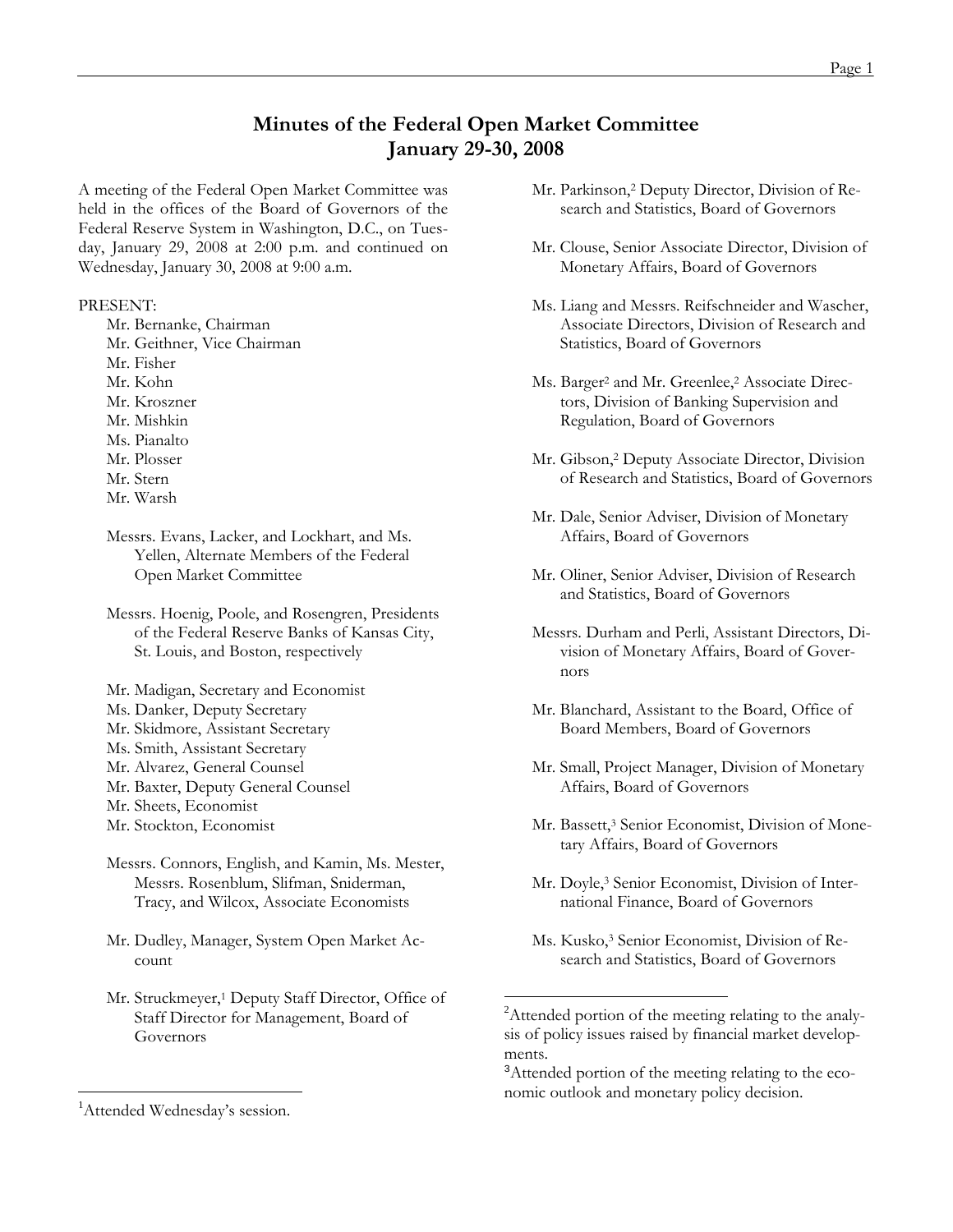- Mr. Luecke, Senior Financial Analyst, Division of Monetary Affairs, Board of Governors
- Mr. Driscoll, Economist, Division of Monetary Affairs, Board of Governors
- Ms. Low, Open Market Secretariat Specialist, Division of Monetary Affairs, Board of Governors
- Ms. Green, First Vice President, Federal Reserve Bank of Richmond
- Messrs. Fuhrer and Judd, Executive Vice Presidents, Federal Reserve Banks of Boston and San Francisco, respectively
- Messrs. Altig and Angulo,2 Mses. Hirtle2 and Mosser, Messrs. Peters 2 and Rasche, Senior Vice Presidents, Federal Reserve Banks of Atlanta, New York, New York, New York, New York, and St. Louis, respectively
- Mr. Hakkio, Senior Adviser, Federal Reserve Bank of Kansas City
- Mr. Krane, Vice President, Federal Reserve Bank of Chicago
- Mr. Weber, Senior Research Officer, Federal Reserve Bank of Minneapolis

In the agenda for this meeting, it was reported that advices of the election of the following members and alternate members of the Federal Open Market Committee for a term beginning January 29, 2008 had been received and that these individuals had executed their oaths of office.

The elected members and alternate members were as follows:

Timothy F. Geithner, President of the Federal Reserve Bank of New York, with Christine M. Cumming, First Vice President of the Federal Reserve Bank of New York, as alternate.

Charles I. Plosser, President of the Federal Reserve Bank of Philadelphia, with Jeffrey M. Lacker, President of the Federal Reserve Bank of Richmond, as alternate. Sandra Pianalto, President of the Federal Reserve Bank of Cleveland, with Charles L. Evans, President of the Federal Reserve Bank of Chicago, as alternate.

Richard W. Fisher, President of the Federal Reserve Bank of Dallas, with Dennis P. Lockhart, President of the Federal Reserve Bank of Atlanta, as alternate.

Gary H. Stern, President of the Federal Reserve Bank of Minneapolis, with Janet L. Yellen, President of the Federal Reserve Bank of San Francisco, as alternate.

By unanimous vote, the following officers of the Federal Open Market Committee were selected to serve until the selection of their successors at the first regularly scheduled meeting of the Committee in 2009:

Ben S. Bernanke Chairman Timothy F. Geithner Vice Chairman Deborah J. Danker Deputy Secretary Michelle A. Smith Assistant Secretary Scott G. Alvarez General Counsel Richard M. Ashton **Assistant General** 

D. Nathan Sheets Economist David J. Stockton Economist

Thomas A. Connors William B. English Steven B. Kamin Loretta J. Mester Arthur J. Rolnick Harvey Rosenblum Lawrence Slifman Mark S. Sniderman Joseph S. Tracy

Brian F. Madigan Secretary and Economist Assistant Secretary Thomas C. Baxter, Jr. Deputy General Counsel Counsel

Associate Economists

By unanimous vote, the Committee made a few amendments to its rules and to the Program for Security of FOMC Information. The amendments primarily addressed the Committee's practice of approving the minutes via notation vote, attendance at Committee meetings, and access to Committee information by System employees.

By unanimous vote, the Federal Reserve Bank of New York was selected to execute transactions for the System Open Market Account.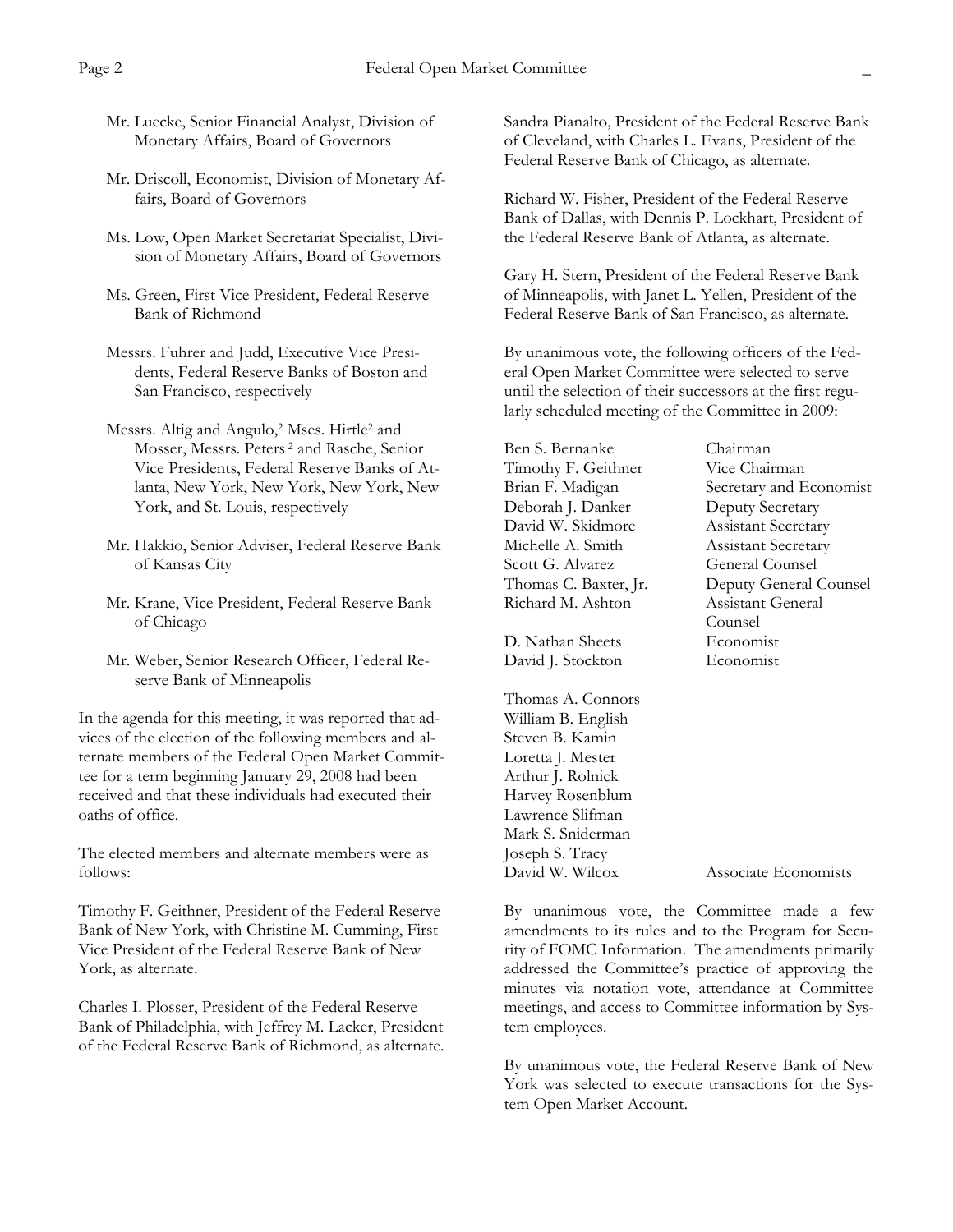By unanimous vote, William C. Dudley was selected to serve at the pleasure of the Committee as Manager, System Open Market Account, on the understanding that his selection was subject to being satisfactory to the Federal Reserve Bank of New York.

By unanimous vote, the Authorization for Domestic Open Market Operations was reaffirmed in the form shown below:

AUTHORIZATION FOR DOMESTIC OPEN MARKET OPERATIONS (Reaffirmed January 29, 2008)

 1. The Federal Open Market Committee authorizes and directs the Federal Reserve Bank of New York, to the extent necessary to carry out the most recent domestic policy directive adopted at a meeting of the Committee:

 (a) To buy or sell U.S. Government securities, including securities of the Federal Financing Bank, and securities that are direct obligations of, or fully guaranteed as to principal and interest by, any agency of the United States in the open market, from or to securities dealers and foreign and international accounts maintained at the Federal Reserve Bank of New York, on a cash, regular, or deferred delivery basis, for the System Open Market Account at market prices, and, for such Account, to exchange maturing U.S. Government and Federal agency securities with the Treasury or the individual agencies or to allow them to mature without replacement;

 (b) To buy U.S. Government securities, obligations that are direct obligations of, or fully guaranteed as to principal and interest by, any agency of the United States, from dealers for the account of the System Open Market Account under agreements for repurchase of such securities or obligations in 65 business days or less, at rates that, unless otherwise expressly authorized by the Committee, shall be determined by competitive bidding, after applying reasonable limitations on the volume of agreements with individual dealers.

 (c) To sell U.S. Government securities and obligations that are direct obligations of, or fully guaranteed as to principal and interest by, any agency of the United States to dealers for System Open Market Account under agreements for the resale by dealers of such securities or obligations in 65 business days or less, at rates that, unless otherwise expressly authorized by the Committee, shall be determined by competitive bidding, after applying reasonable limitations on the volume of agreements with individual dealers.

 2. In order to ensure the effective conduct of open market operations, the Federal Open Market Committee authorizes the Federal Reserve Bank of New York to lend on an overnight basis U.S. Government securities held in the System Open Market Account to dealers at rates that shall be determined by competitive bidding. The Federal Reserve Bank of New York shall set a minimum lending fee consistent with the objectives of the program and apply reasonable limitations on the total amount of a specific issue that may be auctioned and on the amount of securities that each dealer may borrow. The Federal Reserve Bank of New York may reject bids which could facilitate a dealer's ability to control a single issue as determined solely by the Federal Reserve Bank of New York.

 3. In order to ensure the effective conduct of open market operations, while assisting in the provision of short-term investments for foreign and international accounts maintained at the Federal Reserve Bank of New York and accounts maintained at the Federal Reserve Bank of New York as fiscal agent of the United States pursuant to Section 15 of the Federal Reserve Act, the Federal Open Market Committee authorizes and directs the Federal Reserve Bank of New York (a) for System Open Market Account, to sell U.S. Government securities to such accounts on the bases set forth in paragraph l(a) under agreements providing for the resale by such accounts of those securities in 65 business days or less on terms comparable to those available on such transactions in the market; and (b) for New York Bank account, when appropriate, to undertake with dealers, subject to the conditions imposed on purchases and sales of securities in paragraph l(b), repurchase agreements in U.S. Government and agency securities, and to arrange corresponding sale and repurchase agreements between its own account and such foreign, international, and fiscal agency accounts maintained at the Bank. Transactions undertaken with such accounts under the provisions of this paragraph may provide for a service fee when appropriate.

 4. In the execution of the Committee's decision regarding policy during any intermeeting period, the Committee authorizes and directs the Federal Reserve Bank of New York, upon the instruction of the Chairman of the Committee, to adjust somewhat in excep-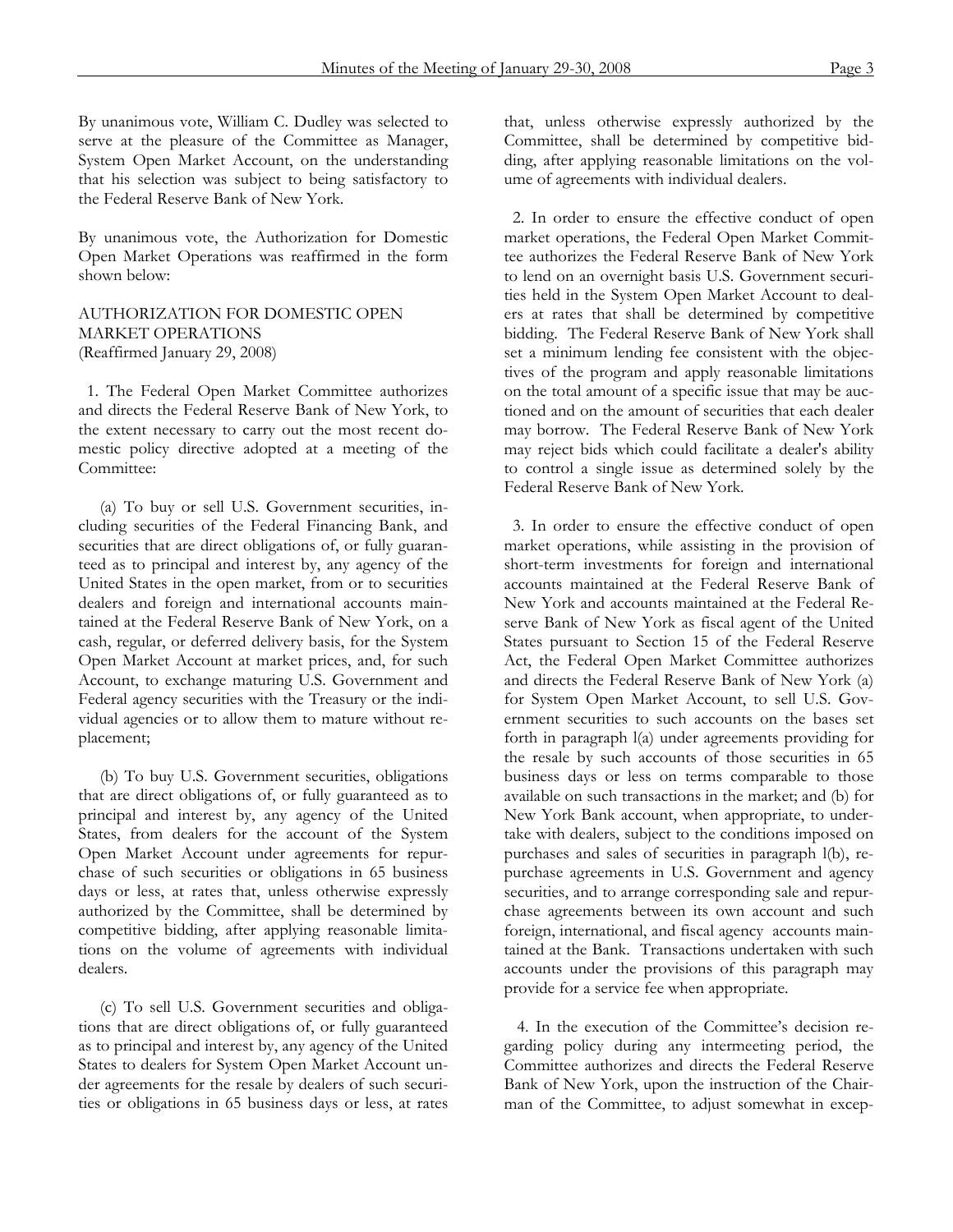tional circumstances the degree of pressure on reserve positions and hence the intended federal funds rate. Any such adjustment shall be made in the context of the Committee's discussion and decision at its most recent meeting and the Committee's long-run objectives for price stability and sustainable economic growth, and shall be based on economic, financial, and monetary developments during the intermeeting period. Consistent with Committee practice, the Chairman, if feasible, will consult with the Committee before making any adjustment.

By unanimous vote, the Committee approved the Authorization for Foreign Currency Operations with an amendment to paragraph 1.D. regarding the maximum open position in all foreign currencies. Accordingly, the Authorization for Foreign Currency Operations was adopted, as shown below:

## AUTHORIZATION FOR FOREIGN CURRENCY OPERATIONS

(Amended January 29, 2008)

 1. The Federal Open Market Committee authorizes and directs the Federal Reserve Bank of New York, for System Open Market Account, to the extent necessary to carry out the Committee's foreign currency directive and express authorizations by the Committee pursuant thereto, and in conformity with such procedural instructions as the Committee may issue from time to time:

 A. To purchase and sell the following foreign currencies in the form of cable transfers through spot or forward transactions on the open market at home and abroad, including transactions with the U.S. Treasury, with the U.S. Exchange Stabilization Fund established by Section 10 of the Gold Reserve Act of 1934, with foreign monetary authorities, with the Bank for International Settlements, and with other international financial institutions:

> Canadian dollars Danish kroner Euro Pounds sterling Japanese yen Mexican pesos Norwegian kroner Swedish kronor Swiss francs

 B. To hold balances of, and to have outstanding forward contracts to receive or to deliver, the foreign currencies listed in paragraph A above.

 C. To draw foreign currencies and to permit foreign banks to draw dollars under the reciprocal currency arrangements listed in paragraph 2 below, provided that drawings by either party to any such arrangement shall be fully liquidated within 12 months after any amount outstanding at that time was first drawn, unless the Committee, because of exceptional circumstances, specifically authorizes a delay.

 D. To maintain an overall open position in all foreign currencies not exceeding \$25.0 billion. For this purpose, the overall open position in all foreign currencies is defined as the sum (disregarding signs) of net positions in individual currencies, excluding changes in dollar value due to foreign exchange rate movements and interest accruals. The net position in a single foreign currency is defined as holdings of balances in that currency, plus outstanding contracts for future receipt, minus outstanding contracts for future delivery of that currency, i.e., as the sum of these elements with due regard to sign.

 2. The Federal Open Market Committee directs the Federal Reserve Bank of New York to maintain reciprocal currency arrangements ("swap" arrangements) for the System Open Market Account for periods up to a maximum of 12 months with the following foreign banks, which are among those designated by the Board of Governors of the Federal Reserve System under Section 214.5 of Regulation N, Relations with Foreign Banks and Bankers, and with the approval of the Committee to renew such arrangements on maturity:

| Foreign bank          | Amount of arrangement<br>(millions of dollars equivalent) |  |
|-----------------------|-----------------------------------------------------------|--|
| Bank of Canada        | 2,000                                                     |  |
| <b>Bank of Mexico</b> | 3,000                                                     |  |

Any changes in the terms of existing swap arrangements, and the proposed terms of any new arrangements that may be authorized, shall be referred for review and approval to the Committee.

 3. All transactions in foreign currencies undertaken under paragraph 1.A. above shall, unless otherwise ex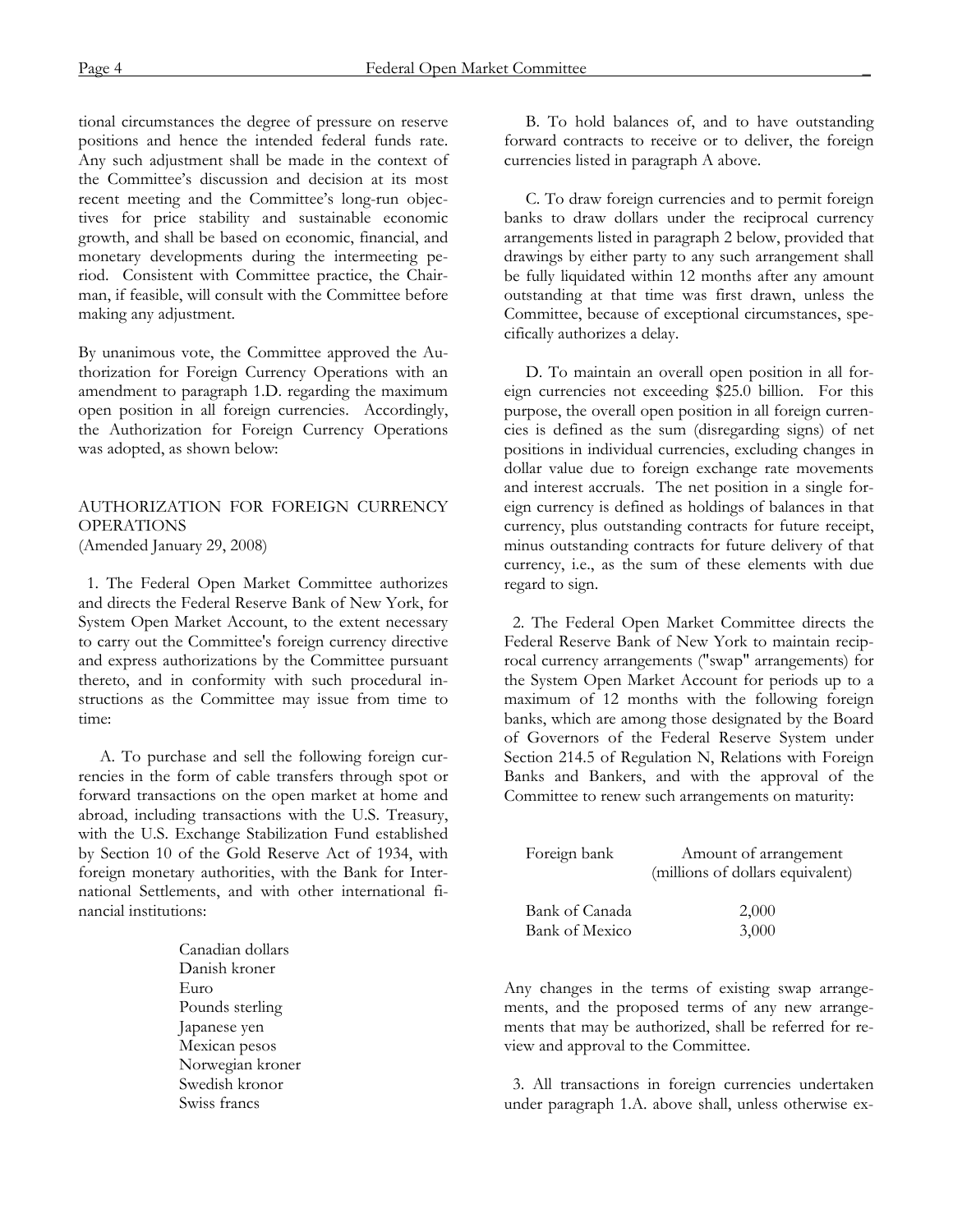pressly authorized by the Committee, be at prevailing market rates. For the purpose of providing an investment return on System holdings of foreign currencies or for the purpose of adjusting interest rates paid or received in connection with swap drawings, transactions with foreign central banks may be undertaken at non-market exchange rates.

 4. It shall be the normal practice to arrange with foreign central banks for the coordination of foreign currency transactions. In making operating arrangements with foreign central banks on System holdings of foreign currencies, the Federal Reserve Bank of New York shall not commit itself to maintain any specific balance, unless authorized by the Federal Open Market Committee. Any agreements or understandings concerning the administration of the accounts maintained by the Federal Reserve Bank of New York with the foreign banks designated by the Board of Governors under Section 214.5 of Regulation N shall be referred for review and approval to the Committee.

 5. Foreign currency holdings shall be invested to ensure that adequate liquidity is maintained to meet anticipated needs and so that each currency portfolio shall generally have an average duration of no more than 18 months (calculated as Macaulay duration). Such investments may include buying or selling outright obligations of, or fully guaranteed as to principal and interest by, a foreign government or agency thereof; buying such securities under agreements for repurchase of such securities; selling such securities under agreements for the resale of such securities; and holding various time and other deposit accounts at foreign institutions. In addition, when appropriate in connection with arrangements to provide investment facilities for foreign currency holdings, U.S. Government securities may be purchased from foreign central banks under agreements for repurchase of such securities within 30 calendar days.

 6. All operations undertaken pursuant to the preceding paragraphs shall be reported promptly to the Foreign Currency Subcommittee and the Committee. The Foreign Currency Subcommittee consists of the Chairman and Vice Chairman of the Committee, the Vice Chairman of the Board of Governors, and such other member of the Board as the Chairman may designate (or in the absence of members of the Board serving on the Subcommittee, other Board members designated by the Chairman as alternates, and in the absence of the Vice Chairman of the Committee, his alternate). Meetings of the Subcommittee shall be called at the request of any member, or at the request of the Manager, System Open Market Account ("Manager"), for the purposes of reviewing recent or contemplated operations and of consulting with the Manager on other matters relating to his responsibilities. At the request of any member of the Subcommittee, questions arising from such reviews and consultations shall be referred for determination to the Federal Open Market Committee.

#### 7. The Chairman is authorized:

 A. With the approval of the Committee, to enter into any needed agreement or understanding with the Secretary of the Treasury about the division of responsibility for foreign currency operations between the System and the Treasury;

 B. To keep the Secretary of the Treasury fully advised concerning System foreign currency operations, and to consult with the Secretary on policy matters relating to foreign currency operations;

 C. From time to time, to transmit appropriate reports and information to the National Advisory Council on International Monetary and Financial Policies.

 8. Staff officers of the Committee are authorized to transmit pertinent information on System foreign currency operations to appropriate officials of the Treasury Department.

 9. All Federal Reserve Banks shall participate in the foreign currency operations for System Account in accordance with paragraph 3G(1) of the Board of Governors' Statement of Procedure with Respect to Foreign Relationships of Federal Reserve Banks dated January 1, 1944.

By unanimous vote, the Foreign Currency Directive was reaffirmed in the form shown below:

FOREIGN CURRENCY DIRECTIVE (Reaffirmed January 29, 2008)

1. System operations in foreign currencies shall generally be directed at countering disorderly market conditions, provided that market exchange rates for the U.S.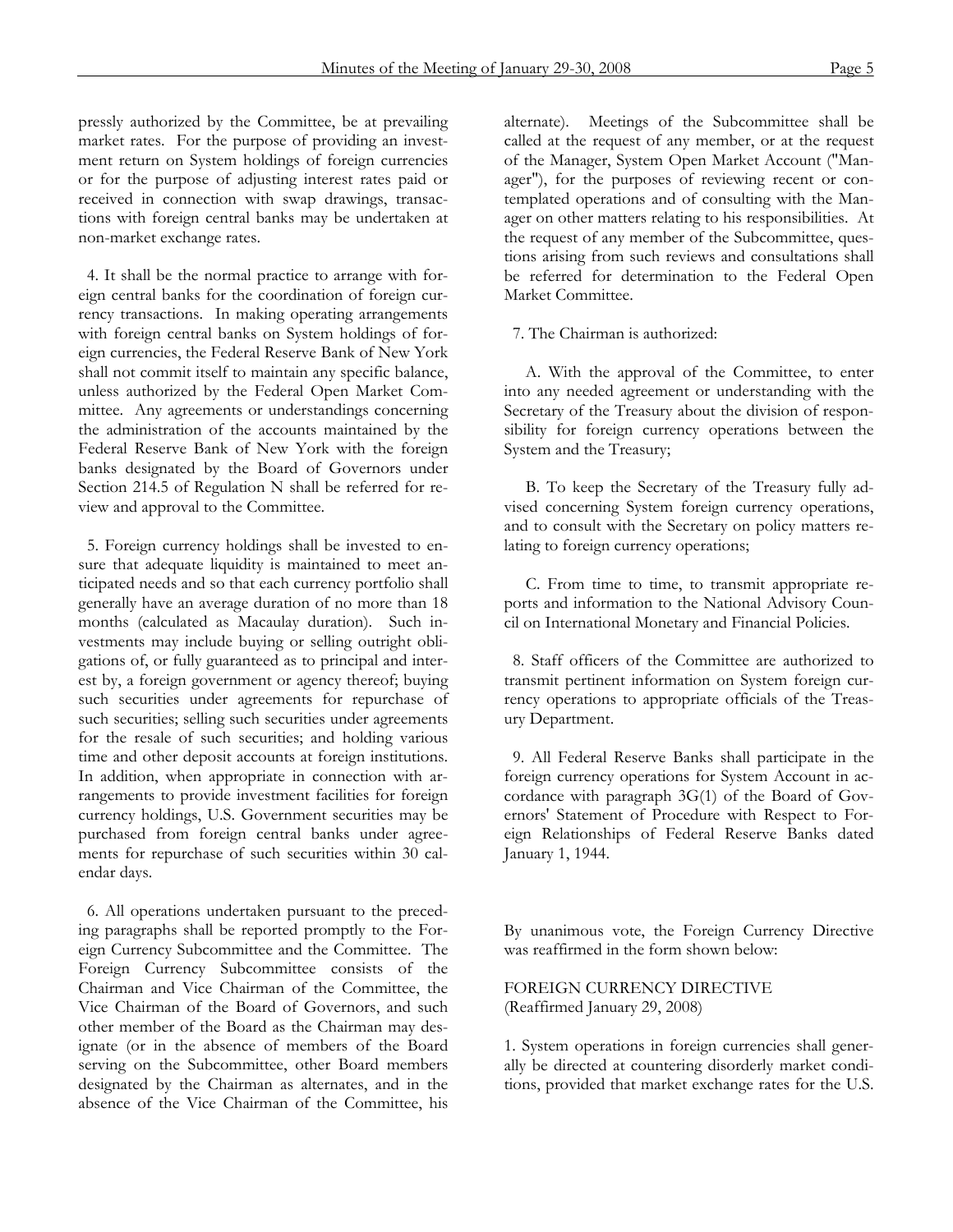dollar reflect actions and behavior consistent with IMF Article IV, Section 1.

2. To achieve this end the System shall:

 A. Undertake spot and forward purchases and sales of foreign exchange.

 B. Maintain reciprocal currency ("swap") arrangements with selected foreign central banks.

 C. Cooperate in other respects with central banks of other countries and with international monetary institutions.

3. Transactions may also be undertaken:

 A. To adjust System balances in light of probable future needs for currencies.

 B. To provide means for meeting System and Treasury commitments in particular currencies, and to facilitate operations of the Exchange Stabilization Fund.

 C. For such other purposes as may be expressly authorized by the Committee.

4. System foreign currency operations shall be conducted:

 A. In close and continuous consultation and cooperation with the United States Treasury;

 B. In cooperation, as appropriate, with foreign monetary authorities; and

 C. In a manner consistent with the obligations of the United States in the International Monetary Fund regarding exchange arrangements under IMF Article IV.

By unanimous vote, the Procedural Instructions with Respect to Foreign Currency Operations were reaffirmed in the form shown below:

PROCEDURAL INSTRUCTIONS WITH RESPECT TO FOREIGN CURRENCY OPERATIONS (Reaffirmed January 29, 2008)

In conducting operations pursuant to the authorization and direction of the Federal Open Market Committee as set forth in the Authorization for Foreign Currency Operations and the Foreign Currency Directive, the Federal Reserve Bank of New York, through the Manager, System Open Market Account ("Manager"), shall be guided by the following procedural understandings with respect to consultations and clearances with the Committee, the Foreign Currency Subcommittee, and the Chairman of the Committee. All operations undertaken pursuant to such clearances shall be reported promptly to the Committee.

 1. The Manager shall clear with the Subcommittee (or with the Chairman, if the Chairman believes that consultation with the Subcommittee is not feasible in the time available):

- A. Any operation that would result in a change in the System's overall open position in foreign currencies exceeding \$300 million on any day or \$600 million since the most recent regular meeting of the Committee.
- B. Any operation that would result in a change on any day in the System's net position in a single foreign currency exceeding \$150 million, or \$300 million when the operation is associated with repayment of swap drawings.
- C. Any operation that might generate a substantial volume of trading in a particular currency by the System, even though the change in the System's net position in that currency might be less than the limits specified in 1.B.
- D. Any swap drawing proposed by a foreign bank not exceeding the larger of (i) \$200 million or (ii) 15 percent of the size of the swap arrangement.

 2. The Manager shall clear with the Committee (or with the Subcommittee, if the Subcommittee believes that consultation with the full Committee is not feasible in the time available, or with the Chairman, if the Chairman believes that consultation with the Subcommittee is not feasible in the time available):

A. Any operation that would result in a change in the System's overall open position in foreign currencies exceeding \$1.5 billion since the most recent regular meeting of the Committee.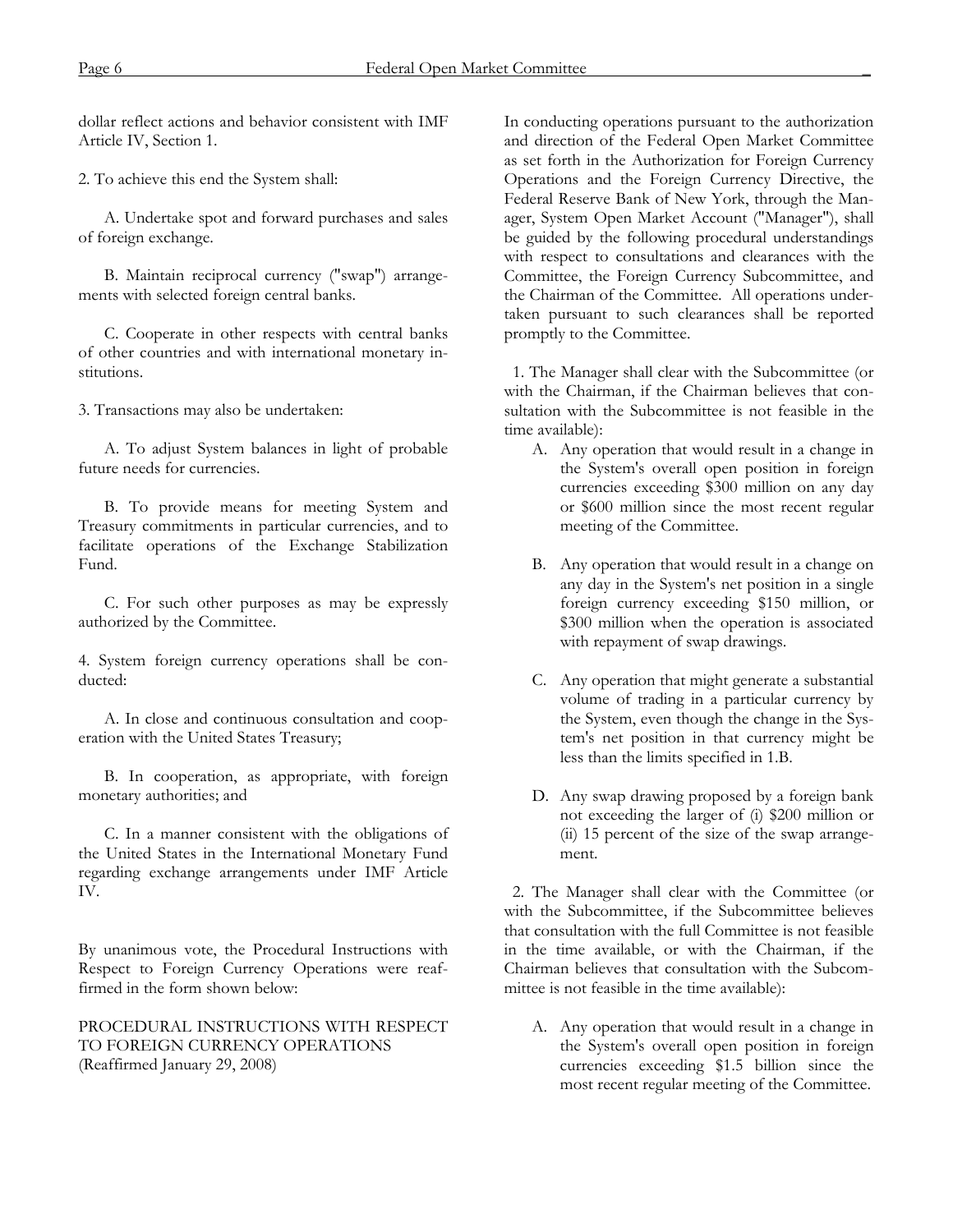B. Any swap drawing proposed by a foreign bank exceeding the larger of (i) \$200 million or (ii) 15 percent of the size of the swap arrangement.

 3. The Manager shall also consult with the Subcommittee or the Chairman about proposed swap drawings by the System and about any operations that are not of a routine character.

The Manager of the System Open Market Account reported on recent developments in foreign exchange markets. There were no open market operations in foreign currencies for the System's account in the period since the previous meeting. The Manager also reported on developments in domestic financial markets and on System open market operations in government securities and federal agency obligations during the period since the previous meeting. By unanimous vote, the Committee ratified these transactions.

The information reviewed at the January meeting, which included the advance data on the national income and product accounts for the fourth quarter, indicated that economic activity had decelerated sharply in recent months. The contraction in homebuilding intensified in the fourth quarter, the growth in consumer spending slowed, and survey measures of both consumer and business sentiment were at low levels. In addition, industrial production contracted in the fourth quarter. Conditions in the labor market deteriorated noticeably, with private payroll employment posting a small decline in December and the unemployment rate rising. Readings on both headline and core inflation increased in recent months, although the twelvemonth change in prices of core personal consumption expenditures in December was about the same as its year-earlier value.

On average, private nonfarm payroll employment in November and December rose at only about half of the average pace seen from July to October. Over 2007 as a whole, the deterioration in labor demand was most pronounced in the construction and financial activities industries, which had been hardest hit by the difficulties in the housing and mortgage markets. Manufacturing employment declined yet again in December, while the decrease in employment in retail trade nearly reversed the sizable increase in that sector recorded in November. Aggregate hours of production or nonsupervisory workers were unchanged in December. The unemployment rate rose to 5.0 percent in December after having been at or near 4.7 percent since September.

Industrial production declined in the fourth quarter, as a drag from motor vehicles and construction-related industries more than offset a positive contribution from other industries. Output in high-tech industries moderated in the fourth quarter, largely because of a deceleration in production of computers and semiconductors. Utilities output climbed for a second consecutive quarter, and mining output was boosted by increases in natural gas extraction and in crude oil.

The rise in real consumer spending moderated in the fourth quarter, with outlays on non-auto consumer goods increasing weakly. Spending on services rose solidly in November (the most recent month available), led by energy services and commissions paid to stockbrokers, but warmer-than-usual temperatures in December likely damped expenditures for energy services in that month. Sales of light motor vehicles were moderate during the fourth quarter. Real disposable personal income was little changed in the fourth quarter, held down by higher consumer energy prices. Also, the wealth-to-income ratio ticked down in the third quarter, and appeared likely to decline again in the fourth quarter, as equity prices had fallen since the end of the third quarter and available indicators pointed to continued declines in house prices in the fourth quarter. In December, readings on consumer sentiment remained at relatively low levels by historical standards.

Both single-family housing starts and permit issuance fell in December. Meanwhile, multifamily housing starts plunged in December, but permit issuance pointed to a rebound in multifamily starts in the near term. New home sales dropped in November and December after having held relatively steady since August, keeping inventories of unsold homes at elevated levels. Sales of existing homes also moved down in December but, on balance, had declined less in recent months than sales of new homes. Demand for housing through the end of 2007 likely continued to be restrained by tight financing conditions for jumbo and nonprime mortgages.

Real spending on equipment and software rose at a sluggish rate in the fourth quarter after having posted a solid increase in the third quarter. Sales of medium and heavy trucks edged up after falling to a four-year low. Spending on high-tech capital goods increased at a moderate pace over the second half of last year. Out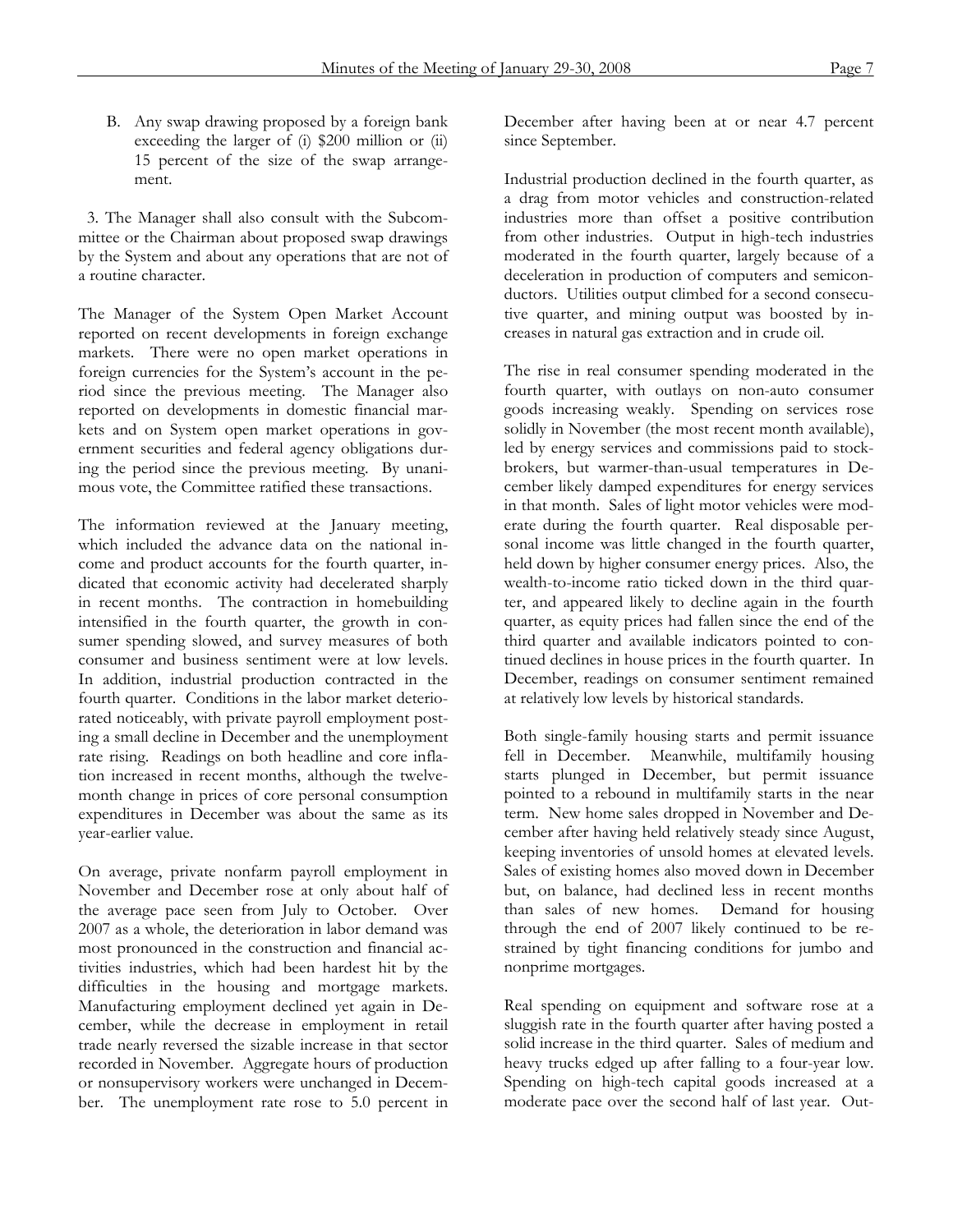side of the transportation and high-tech sectors, spending on equipment appeared to have declined last quarter after having posted sizable gains over the summer. Orders and shipments rose somewhat in the fourth quarter, but imports in the first two months of the quarter were below their average in the third quarter. Nonresidential construction remained vigorous in the fourth quarter. However, indicators of future spending in this sector pointed to a slowdown in coming months, with a decline in architectural billings, a rise in retail-sector vacancy rates, and survey reports that contractors were experiencing more difficulty in obtaining funding. More generally, surveys of business conditions and sentiment deteriorated and suggested that capital spending would be reduced in the near term.

Real nonfarm inventory investment excluding motor vehicles appeared to have stepped up from its average rate over the first three quarters of 2007. In November, the ratio of manufacturing and trade book-value inventories (excluding motor vehicles) to sales ticked down.

The U.S. international trade deficit widened slightly in October and then more substantially in November, as increases in imports in both months more than offset increases in exports. The increases in imports almost entirely reflected a jump in the value of imported oil. Non-oil goods imports were boosted by a large increase in imports of consumer goods and small increases in several other categories, which more than offset a steep decline in imports of non-oil industrial supplies. Imports of automotive products and capital goods recorded modest gains, with the increase in capital goods primarily reflecting a jump in imports of telecommunications equipment. Imports of services grew strongly. Exports in both months were boosted by higher exports of services. Exports of industrial supplies also recorded a strong gain, aided by a large increase in exports of fuels in November. Higher exports of semiconductors, aircraft, and machinery pushed up exports of capital goods, while exports of agricultural goods increased only slightly following a large jump in the third quarter. In contrast, exports of consumer goods fell from their third-quarter level.

Economic growth in the advanced foreign economies appeared to have slowed in the fourth quarter, with recent data on household expenditures and retail sales weakening on balance and consumers and businesses considerably less upbeat about growth prospects. In Japan, the estimate of real GDP growth in the third

quarter was revised down, and business sentiment declined in December amidst concerns about high oil prices. In the euro area, retail sales growth declined in October and November, and consumer and business surveys in November and December pointed to economic weakness. In the United Kingdom, although real GDP grew solidly in the fourth quarter, the estimate of third-quarter real GDP growth was revised down. In Canada, indicators suggested that growth in economic activity moderated in the fourth quarter. Private employment shrank in December after having posted very strong growth in November. Incoming data on emerging-market economies pointed, on balance, to a slowing of growth in the fourth quarter. Overall, growth in emerging Asia appeared to have moderated somewhat in the fourth quarter, with trade balances declining in several countries as exports slowed. Readings on economic activity in Latin America were more mixed. Incoming data suggested that growth slowed in Mexico in the fourth quarter. In Brazil, third-quarter growth was solid, but indicators for the fourth quarter were mixed. Economic activity appeared to be strong in Argentina in both the third and fourth quarters.

In the United States, headline consumer price inflation stepped up noticeably in November and December from the low rates posted in the summer. Part of the increase reflected the rapid rise in energy prices, but prices of core personal consumption expenditures (PCE) also moved up faster in those months than they had earlier in the year. The pickup in core PCE inflation over the second half of 2007 reflected an acceleration in prices that had been unusually soft earlier in the year, such as prices for apparel, prescription drugs, and nonmarket services. For the year as a whole, core PCE prices increased at about the same rate as they had in 2006. Household survey measures of expectations for year-ahead inflation picked up in November and remained at that level in December and January. Households' longer-term inflation expectations rose in December but ticked down in January. Average hourly earnings increased faster in November and December than they had in October, although over the twelve months that ended in December, this wage measure rose a bit more slowly than the elevated pace posted in 2006.

At its December meeting, the FOMC lowered its target for the federal funds rate 25 basis points, to  $4\frac{1}{4}$  percent. In addition, the Board of Governors approved a decrease of 25 basis points in the discount rate, to  $4\frac{3}{4}$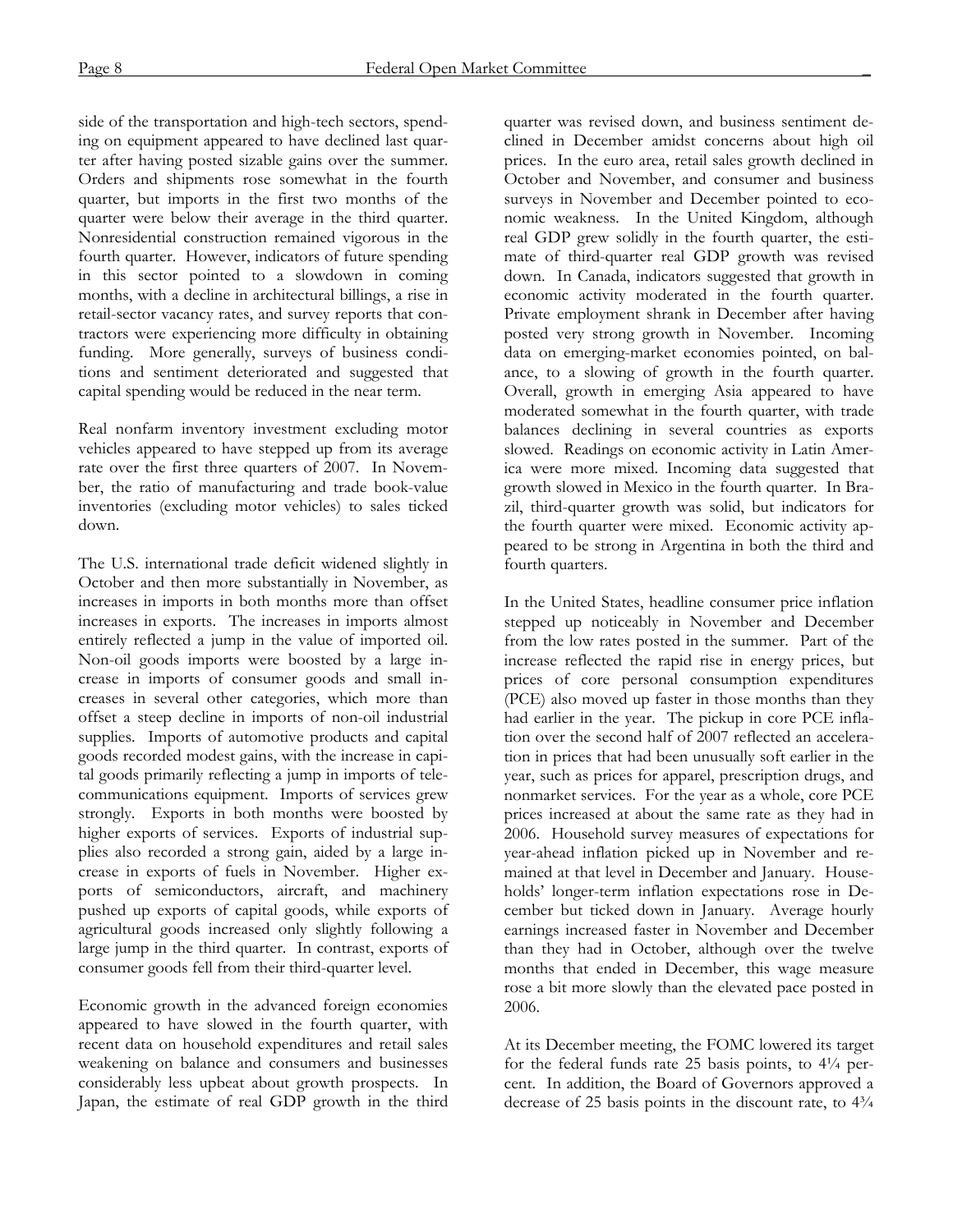percent, leaving the gap between the federal funds rate target and the discount rate at 50 basis points. The Committee's statement noted that incoming information suggested that economic growth was slowing, reflecting the intensification of the housing correction and some softening in business and consumer spending. Moreover, strains in financial markets had increased in recent weeks. The Committee indicated that its action, combined with the policy actions taken earlier, should help promote moderate growth over time. Readings on core inflation had improved modestly during the year, but elevated energy and commodity prices, among other factors, might put upward pressure on inflation. In this context, the Committee judged that some inflation risk remained and said that it would continue to monitor inflation developments carefully. Recent developments, including the deterioration in financial market conditions, had increased the uncertainty surrounding the outlook for economic growth and inflation. The Committee stated that it would continue to assess the effects of financial and other developments on economic prospects and would act as needed to foster price stability and sustainable economic growth.

Over the intermeeting period, the expected path of monetary policy over the next year as measured by money market futures rates tilted down sharply, primarily in response to softer-than-expected economic data releases. The Committee's action at its December meeting was largely anticipated by market participants, although some investors were surprised by the absence of any indication of accompanying measures to address strains in term funding markets. Some of that surprise was reversed the next day, following the announcement of a Term Auction Facility (TAF) and associated swap lines with the European Central Bank and the Swiss National Bank. The subsequent release of the minutes of the meeting elicited little market reaction. However, investors did mark down the expected path of policy in response to speeches by Federal Reserve officials; the speeches were interpreted as suggesting that signs of broader economic weakness and additional financial strains would likely require an easier stance of policy. The Committee's decision to reduce the target federal funds rate 75 basis points on January 22 surprised market participants and led investors to mark down further the path of policy over the next few months. Consistent with the shift in the economic outlook, the revision in policy expectations, and the reduction in the target federal funds rate, yields on nominal Treasury coupon securities declined substantially over the period

since the December FOMC meeting. The yield curve steepened somewhat further, with the two-year yield dropping more than the ten-year yield. Near-term inflation compensation increased in early January amid rising oil prices, but it retreated in later weeks, along with oil prices, and declined, on net, over the period.

Conditions in short-term funding markets improved notably over the intermeeting period, but strains remained. Spreads of rates on securities in interbank funding markets over risk-free rates narrowed somewhat following the announcement of the TAF on December 12 and eased considerably after year-end, although they remained at somewhat elevated levels. Spreads of rates on asset-backed commercial paper over risk-free rates also fell, on net, and the level of such paper outstanding increased in the first two weeks of January for the first time since August. In longerterm corporate markets, yields on investment-grade corporate bonds fell less than those on comparablematurity Treasury securities, while yields on speculative-grade bonds rose considerably. As a result, corporate bond spreads climbed to their highest levels since early 2003, apparently reflecting increased concern among investors about the outlook for corporate credit quality over the next few years. Nonetheless, gross bond issuance in December remained strong. Commercial bank credit expanded briskly in December, supported by robust growth in business loans and in nonmortgage loans to households, and in the face of survey reports of tighter lending conditions. Over the intermeeting period, spreads on conforming mortgages over comparable-maturity Treasury securities remained about flat, as did spreads on jumbo mortgages, although credit availability for jumbo-mortgage borrowers continued to be tight. Broad stock price indexes fell over the intermeeting period on perceptions of a deteriorating economic outlook and additional writedowns by financial institutions. Similar stresses were again evident in the financial markets of major foreign economies. The trade-weighted foreign exchange value of the dollar against major currencies declined slightly, on balance, over the intermeeting period.

Debt in the domestic nonfinancial sector was estimated to have increased somewhat more slowly in the fourth quarter than in the third. The rate of increase of nonfinancial business debt decelerated in the fourth quarter from its rapid third-quarter pace despite robust bond issuance as the rise in commercial and industrial lending moderated. Household mortgage debt expanded at a slow rate in the fourth quarter, reflecting continued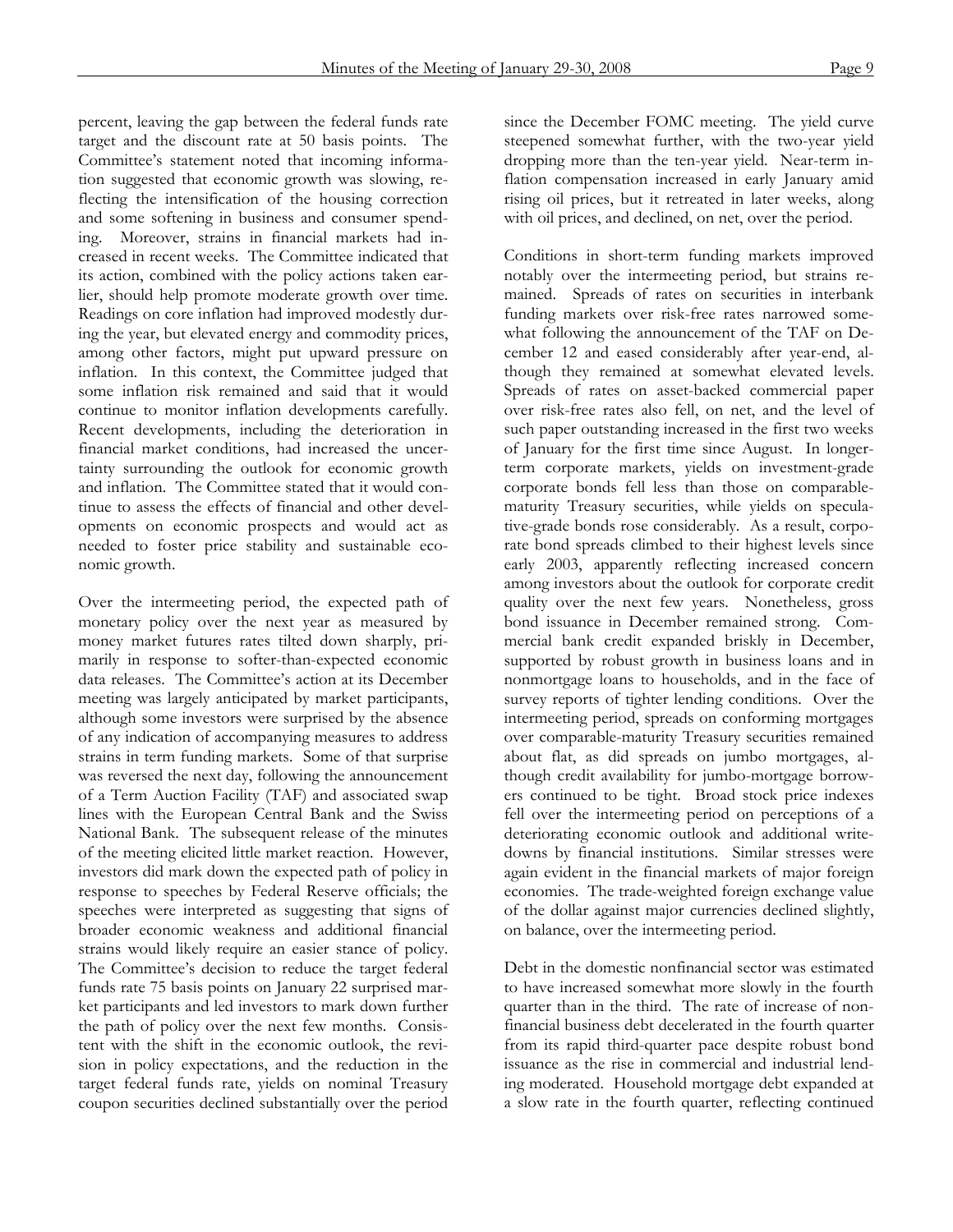weakness in home prices, declining home sales, and tighter credit conditions for some borrowers. Nonmortgage consumer credit appeared to expand at a moderate pace. In December, the increase in M2 was up slightly from its November pace, boosted primarily by inflows into the relative safety and liquidity of money market mutual funds. The rise in small time deposits moderated but remained elevated, as several thrift institutions offered attractive deposit rates to secure funding. In contrast, liquid deposits continued to increase weakly and currency contracted noticeably, the latter apparently reflecting an ongoing trend in overseas demand away from U.S. dollar bank notes and towards the euro and other currencies.

In the forecast prepared for this meeting, the staff revised up slightly its estimated increase in aggregate economic activity in the fourth quarter of 2007 but revised down its projected increase for the first half of 2008. Although data on consumer spending and nonresidential construction activity for the fourth quarter had come in above the staff's expectations, most of the information received over the intermeeting period was weaker than had been previously expected. The drop in housing activity continued to intensify, conditions in labor markets appeared to have deteriorated noticeably near year-end, and factory output had weakened. Consumer confidence remained low, and indicators of business sentiment had worsened. Equity prices had also fallen sharply so far in 2008, and, while the functioning of money markets had improved, conditions in some other financial markets had become more restrictive. The staff projection showed the weakness in spending dissipating over the second half of 2008 and 2009, in response to the cumulative easing of monetary policy since August, the abatement of housing weakness, a lessening drag from high oil prices, and the prospect of fiscal stimulus. Still, projected resource utilization was lower over the next two years than in the previous forecast. The projection for core PCE price inflation in 2008 was raised slightly in response to elevated readings in recent months. The forecast for headline PCE price inflation also incorporated a somewhat higher rate of increase for energy prices for the first half of 2008; as a result, headline PCE price inflation was now expected to exceed core PCE price inflation slightly for that year. The forecasts for both headline and core PCE price inflation for 2009 were unchanged, with both receding from their 2008 levels.

In conjunction with the FOMC meeting in January, all meeting participants (Federal Reserve Board members and Reserve Bank presidents) provided annual projections for economic growth, unemployment, and inflation for the period 2008 through 2010. The projections are described in the Summary of Economic Projections, which is attached as an addendum to these minutes.

In their discussion of the economic situation and outlook, and in the projections that they had submitted for this meeting, participants noted that information received since the December meeting had been decidedly downbeat on balance. In particular, the drop in housing activity had intensified, factory output had weakened, news on business investment had been soft, and conditions in labor markets appeared to have deteriorated. In addition, consumer confidence had remained low and business confidence appeared to have worsened. Although the functioning of money markets had improved notably, strains remained evident in a number of other financial markets, and credit conditions had become generally more restrictive. Against this backdrop, participants expected economic growth to remain weak in the first half of this year before picking up in the second half, aided in part by a more accommodative stance of monetary policy and by likely fiscal stimulus. Further ahead, participants judged that economic growth would continue to pick up gradually in 2009 and 2010. Nonetheless, with housing activity and house prices still declining and with financial conditions for businesses and households tightening further, significant uncertainties surrounded this outlook and the risks to economic growth in the near term appeared to be weighted to the downside. Indeed, several participants noted that the risks of a downturn in the economy were significant. Inflation data had been disappointing in recent months, and a few participants cited anecdotal reports that some firms were able to pass on costs to consumers. However, with inflation expectations anticipated to remain reasonably well anchored, energy and other commodity prices expected to flatten out, and pressures on resources likely to ease, participants generally expected inflation to moderate somewhat in coming quarters.

Meeting participants observed that conditions in shortterm funding markets had improved considerably since the December meeting, reflecting the easing of pressures related to funding around the turn of the year as well as the implementation of the TAF. However, broader financial conditions had tightened significantly, on balance, in the weeks leading up to the meeting, as evidence of further deterioration in housing markets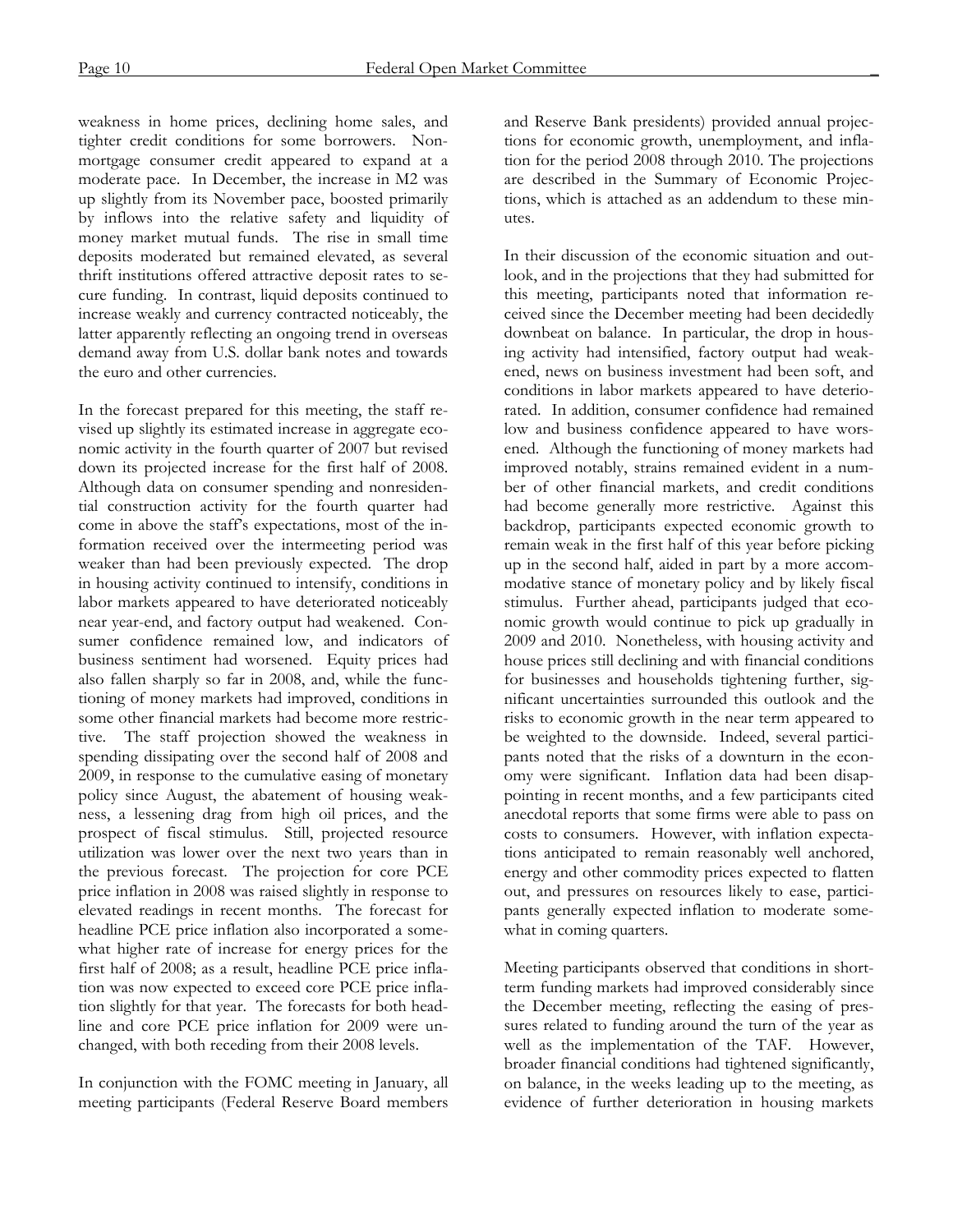and investors' more pessimistic view of the economic outlook adversely affected a range of financial markets. Many participants were concerned that the drop in equity prices, coupled with the ongoing decline in house prices, implied reductions in household wealth that would likely damp consumer spending. Moreover, elevated volatility in financial markets likely reflected increased uncertainty about the economic outlook, and that greater uncertainty could lead firms and households to limit spending. The availability of credit to consumers and businesses appeared to be tightening, likely adding to restraint on economic growth. Participants discussed the risks to financial markets and institutions posed by possible further deterioration in the condition of financial guarantors, and many perceived a possibility that additional downgrades in these firms' credit ratings could put increased strains on financial markets. To be sure, some positive financial developments were evident. Banks appeared to be making some progress in strengthening their balance sheets, with several financial institutions able to raise significant amounts of capital to offset the large losses they had suffered in recent quarters. Nevertheless, participants generally viewed financial markets as still vulnerable to additional economic and credit weakness. Some noted the especially worrisome possibility of an adverse feedback loop, that is, a situation in which a tightening of credit conditions could depress investment and consumer spending, which, in turn, could feed back to a further tightening of credit conditions.

In their discussion of individual sectors of the economy, meeting participants emphasized that activity in housing markets had continued to deteriorate sharply. With single-family permits and starts still falling, sales of new homes dropping precipitously, sales of existing homes flat, and inventories of unsold homes remaining elevated even in the face of falling house prices, several participants noted the absence of signs of stabilization in the sector. Of further concern were the reduced availability of nonconforming loans and the apparent tightening by banks of credit standards on mortgages, both of which had the potential for intensifying the housing contraction. The recent declines in interest rates had spurred a surge in applications for mortgage refinancing and would limit the upward resets on the rates on outstanding adjustable-rate mortgages, both of which would tend to improve some households' finances. Nonetheless, participants viewed the housing situation and its potential further effect on employment, income, and wealth as one of the major sources of downside risk to the economic outlook.

Recent data as well as anecdotal information indicated that consumer spending had decelerated considerably, perhaps partly reflecting a spillover from the weakness in the housing sector. Participants remarked that declining house prices and sales appeared to be depressing consumer sentiment and that the contraction in wealth associated with decreases in home and equity prices probably was restraining spending. In addition, consumption expenditures were being damped by slower growth in real disposable income induced by high energy prices and possibly by a softening of the labor market. The December employment report showed that job growth had slowed appreciably, and other indicators also pointed to emerging weakness in the labor market in the intermeeting period. And spending in the future could be affected by an ongoing tightening in the availability of consumer credit amid signs that lenders were becoming increasingly cautious in view of some deterioration of credit performance on consumer loans and widening expectations of slower income growth. Some participants, however, cited evidence that workers in some sectors were still in short supply and saw signs that the labor market remained resilient.

The outlook for business investment had turned weaker as well since the time of the December meeting. Several participants reported that firms in their districts were reducing capital expenditures in anticipation of a slowing in sales. Manufacturing activity appeared to have slowed or contracted in many districts. Although a few participants reported more upbeat attitudes among firms in the technology and energy sectors, business sentiment overall appeared to be declining. Moreover, a number of indicators pointed to a tightening in credit availability to businesses. For example, the Senior Loan Officer Opinion Survey on Bank Lending Practices indicated that banks had tightened lending standards and pricing terms on business loans. Lending standards had been raised especially sharply on commercial real estate loans. While real outlays for nonresidential construction apparently continued to rise through the fourth quarter, anecdotal evidence pointed to a weakening of commercial real estate spending in several districts, with some projects being canceled or scaled back.

Most participants anticipated that a fiscal stimulus package, including tax rebates for households and bonus depreciation allowances for businesses, would be enacted before long and would support economic growth in the second half of the year. Some pointed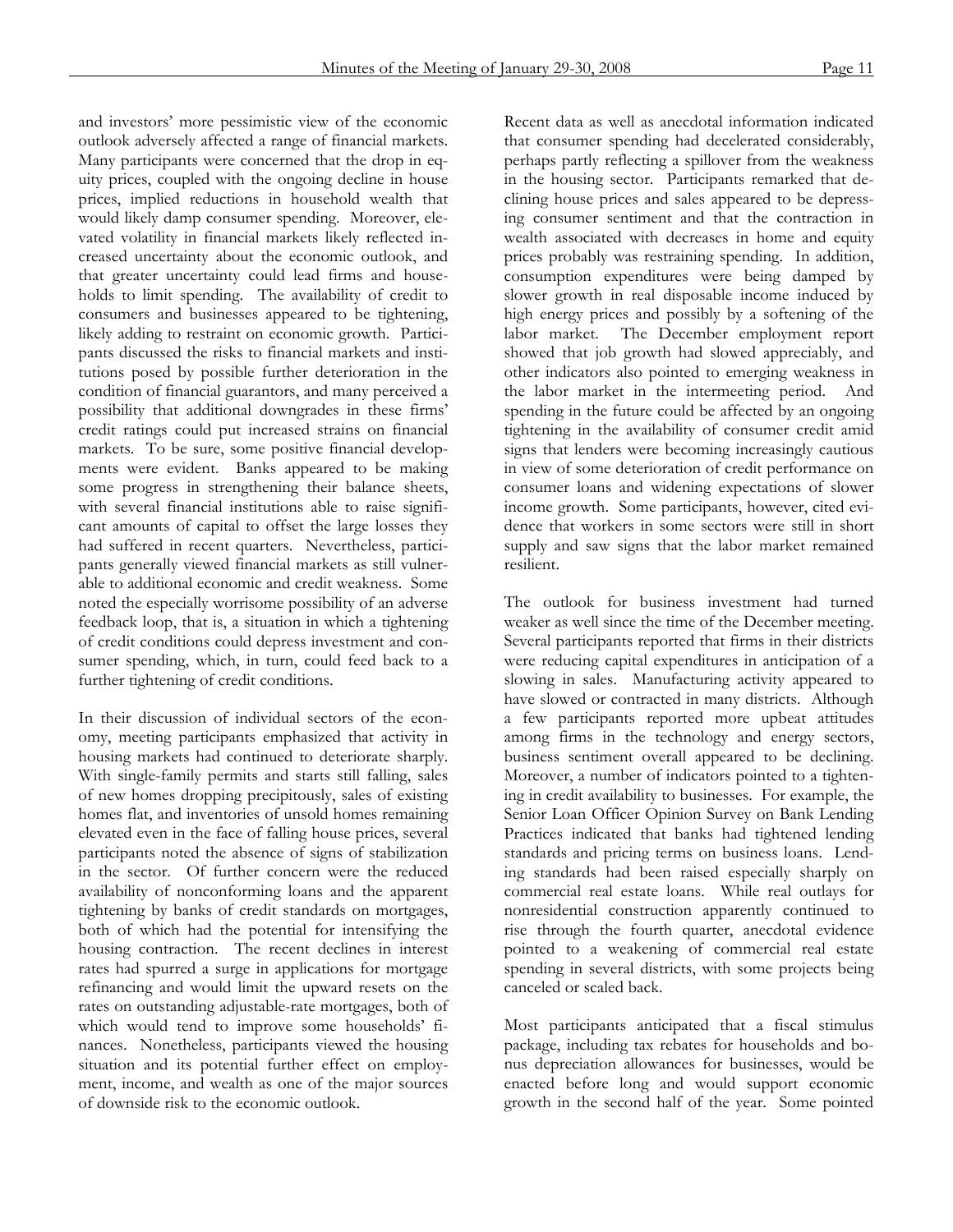out, however, that the fiscal stimulus package might not help in the near term, when the risks of a downturn in economic activity appeared largest. In addition, the effects of the proposed package would likely be temporary, with the stimulus reversing in 2009.

With regard to the external sector, some participants noted that growth abroad had recently been strong and that increasing U.S. exports had been a significant source of strength for the U.S. economy of late. However, available data suggested that economic activity outside the United States appeared to be decelerating somewhat. Although slowing foreign growth would reduce a source of support for the U.S. economy at the same time that domestic spending was slackening, it could also damp commodity prices and help reduce global price pressures.

Participants agreed that the inflation data that were received since the December meeting had been disappointing. But many believed that the slow growth in economic activity anticipated for the first half of this year and the associated slack in resource utilization would contribute to an easing of price pressures. Moreover, a leveling-off of energy and commodity prices such as that embedded in futures markets would also help moderate inflation pressures. However, some participants cautioned that commodity prices had remained stubbornly high for quite some time and that inferences drawn in the past from futures markets about likely trends in such prices had often proven inaccurate. Participants also related anecdotal evidence of firms facing increasing input cost pressures and in some cases being able to pass on those costs to consumers. Moreover, headline inflation had been generally above 2 percent over the past four years, and participants noted that such persistently elevated readings could ultimately affect inflation expectations. Some survey measures of inflation expectations had edged up in recent months, and longer-term financial market gauges of inflation compensation had climbed. The latter probably reflected at least in part increased uncertainty—inflation risk—rather than greater inflation expectations; increases in nominal wages did not appear to be incorporating higher inflation expectations. On balance, expectations seemed to remain fairly well anchored, but participants agreed that continued stability of inflation expectations was essential.

In the discussion of monetary policy for the intermeeting period, most members believed that a further significant easing in policy was warranted at this meeting

to address the considerable worsening of the economic outlook since December as well as increased downside risks. As had been the case in some previous cyclical episodes, a relatively low real federal funds rate now appeared appropriate for a time to counter the factors that were restraining economic growth, including the slide in housing activity and prices, the tightening of credit availability, and the drop in equity prices. Members judged that a 50 basis point reduction in the federal funds rate, together with the Committee's previous policy actions, would bring the real short-term rate to a level that was likely to help the economy expand at a moderate pace over time. Still, with no signs of stabilization in the housing sector and with financial conditions not yet stabilized, the Committee agreed that downside risks to growth would remain even after this action. Members were also mindful of the need for policy to promote price stability, and some noted that, when prospects for growth had improved, a reversal of a portion of the recent easing actions, possibly even a rapid reversal, might be appropriate. However, most members agreed that a 50 basis point easing at this meeting would likely not contribute to an increase in inflation pressures given the actual and expected weakness in economic growth and the consequent reduction in pressures on resources. Rather, members agreed that inflation was likely to moderate in coming quarters, but they also concurred that it would be necessary to continue to monitor inflation developments carefully.

The Committee agreed that the statement to be released after the meeting should indicate that financial markets remained under considerable stress, that credit had tightened further for some businesses and households, and that recent information pointed to a deepening of the housing contraction as well as to some softening in labor markets. The Committee again viewed it as appropriate to indicate that it expected inflation to moderate in coming quarters but also to emphasize that it would be necessary to monitor inflation developments carefully. The action taken at the meeting, combined with the cumulative policy easing already in place, should help to promote moderate growth over time and to mitigate the risks to economic activity. However, members concurred that downside risks to growth remained, and that the Committee would continue to assess the effects of financial and other developments on economic prospects and would act in a timely manner as needed to address those risks.

At the conclusion of the discussion, the Committee voted to authorize and direct the Federal Reserve Bank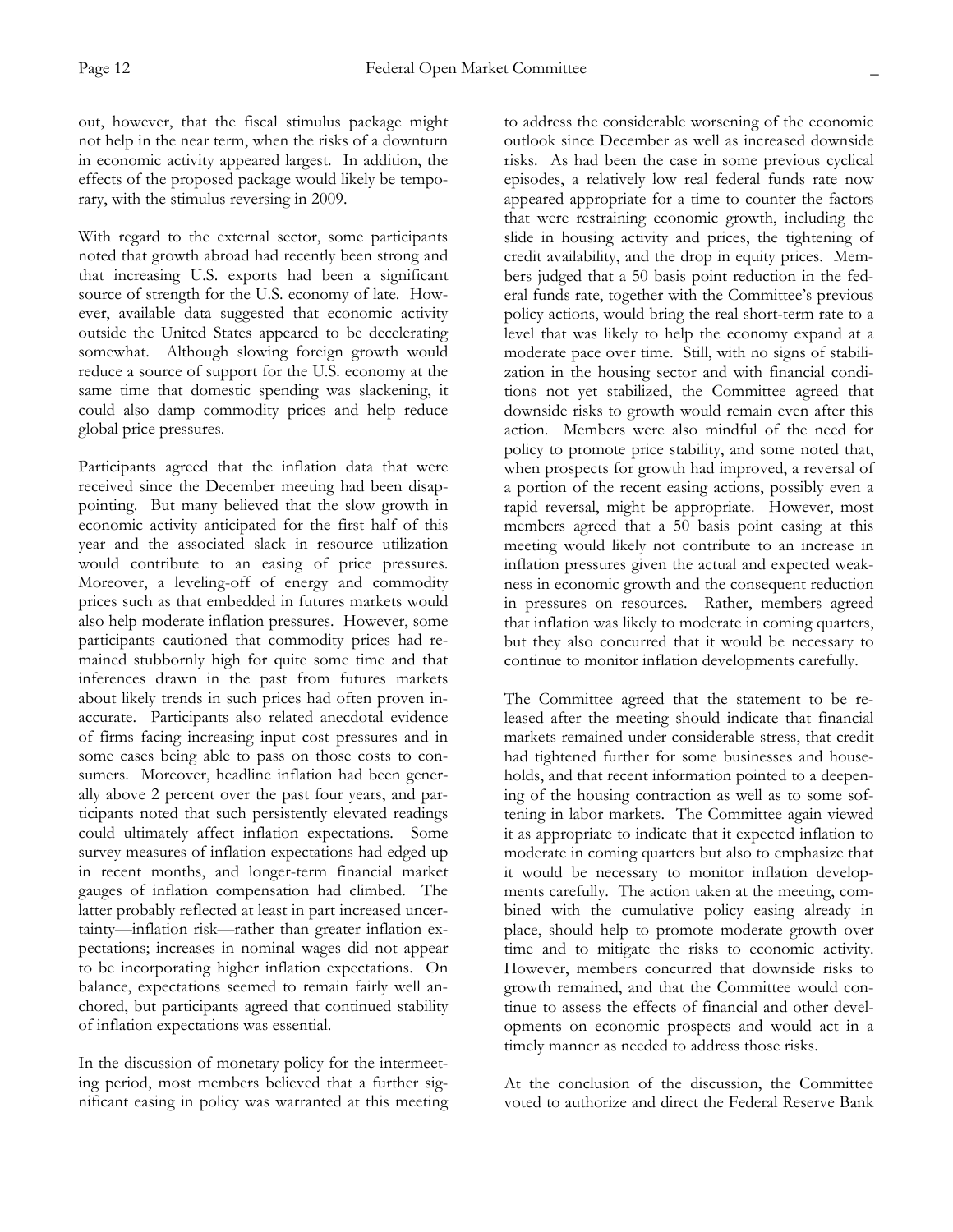of New York, until it was instructed otherwise, to execute transactions in the System Account in accordance with the following domestic policy directive:

"The Federal Open Market Committee seeks monetary and financial conditions that will foster price stability and promote sustainable growth in output. To further its long-run objectives, the Committee in the immediate future seeks conditions in reserve markets consistent with reducing the federal funds rate to an average of around 3 percent."

The vote encompassed approval of the statement below to be released at 2:15 p.m.:

"The Federal Open Market Committee decided today to lower its target for the federal funds rate 50 basis points to 3 percent.

Financial markets remain under considerable stress, and credit has tightened further for some businesses and households. Moreover, recent information indicates a deepening of the housing contraction as well as some softening in labor markets.

The Committee expects inflation to moderate in coming quarters, but it will be necessary to continue to monitor inflation developments carefully.

Today's policy action, combined with those taken earlier, should help to promote moderate growth over time and to mitigate the risks to economic activity. However, downside risks to growth remain. The Committee will continue to assess the effects of financial and other developments on economic prospects and will act in a timely manner as needed to address those risks."

**Votes for this action:** Messrs. Bernanke, Geithner, Kohn, Kroszner, and Mishkin, Ms. Pianalto, Messrs. Plosser, Stern, and Warsh.

**Votes against this action:** Mr. Fisher.

Mr. Fisher dissented because he preferred to leave the federal funds rate unchanged. The rate had been lowered by 75 basis points just one week earlier in a decision he supported, which brought the funds rate down 175 basis points since September. Given these actions, he felt that monetary policy was already quite stimulative, while headline inflation was too high at more than

3 percent over the last year. Demand-pull inflation pressures from emerging-market economies abroad appeared to be continuing, and anecdotal reports from business contacts suggested greater willingness domestically to pass rising costs through to prices. Moreover, Mr. Fisher was concerned that inflation expectations could become unanchored if the perception of negative real rates of interest were to become pervasive. At the same time, the economy appeared to be still growing, albeit at a substantially weakened pace. Given the policy tradeoffs confronting the FOMC at this time, Mr. Fisher saw the upside risks to inflation as being greater than the downside risks to longer-term economic growth, especially in light of the recent, aggressive easing of monetary policy and the lag before it would have its full effect on the economy.

The Committee then turned to a discussion of selected longer-term regulatory and structural issues raised by recent financial market developments. A staff presentation began by noting that the difficulties in financial markets started with unexpectedly heavy losses on subprime mortgages and related structured securities, which led investors to question the valuations of complex structured instruments more generally and to pull back from such investments. The resulting effects in markets put pressure on some large banking organizations, particularly through losses on subprimemortgage-related securities and other assets, and through the unplanned expansion of balance sheets triggered by the disruption of various markets in which assets were securitized. The remainder of the presentation, and the discussion by meeting participants, focused on two issues: first, the important role of credit ratings in the securitization process, including the methods used to set ratings and the way investors use ratings in making their investment decisions; and second, how weaknesses in risk management practices at some large global financial services organizations appear to have led to outsized losses at those institutions, and the reasons that such weaknesses may have emerged at some firms and not at others.

 It was agreed that the next meeting of the Committee would be held on Tuesday, March 18, 2008.

The meeting adjourned at 1:15 p.m.

### **Notation Vote**

By notation vote completed on December 31, 2007, the Committee unanimously approved the minutes of the FOMC meeting held on December 11, 2007.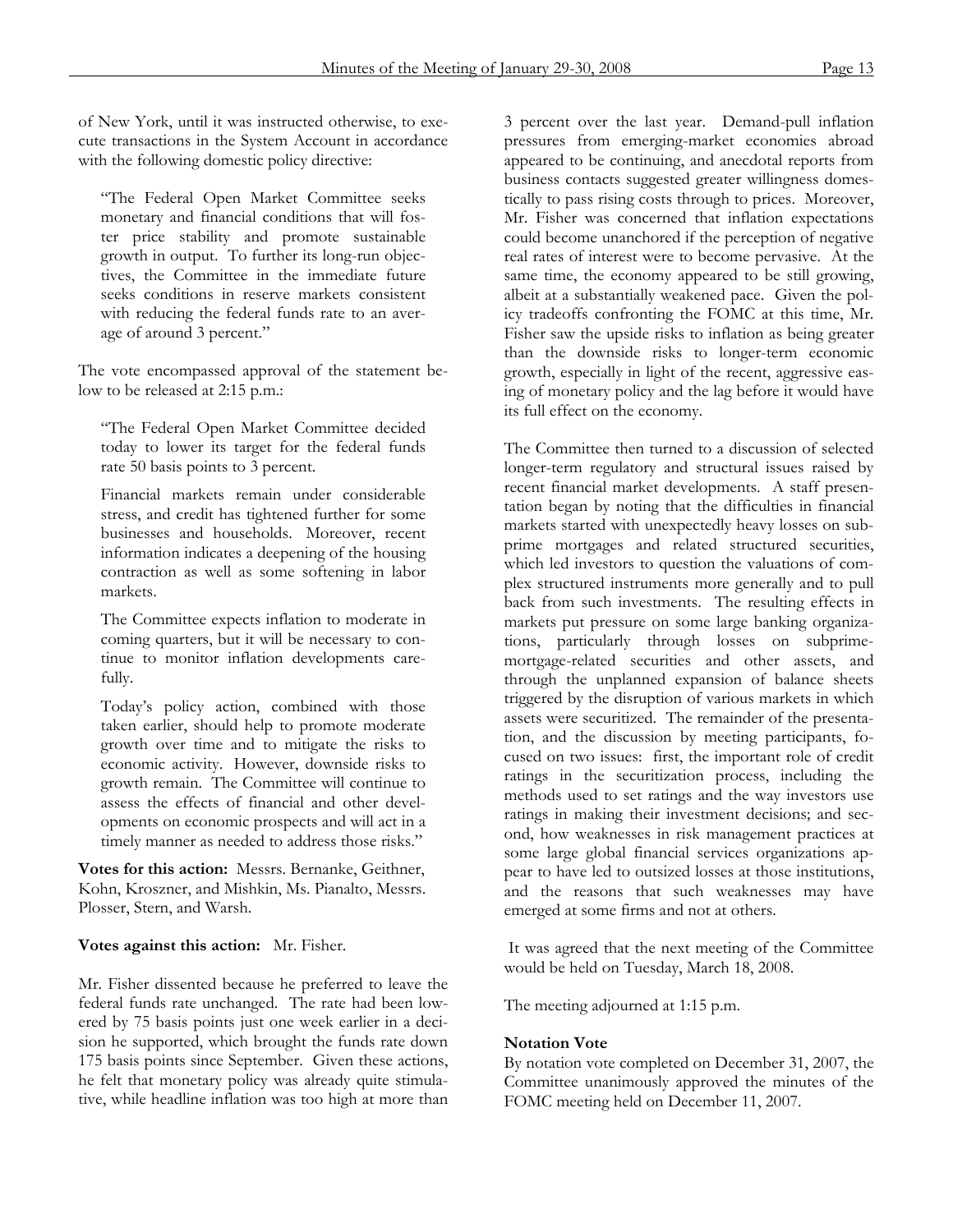### **Conference Calls**

On January 9, 2008, the Committee reviewed recent economic data and financial market developments. The available information suggested that the downside risks to growth had increased significantly since the time of the December FOMC meeting. Participants discussed the possibility that the slowing in economic growth and associated softening in labor markets might exacerbate the tightening in credit conditions and the correction in housing market activity and prices, which could in turn weigh further on economic activity. Participants emphasized the risks that such adverse dynamics could pose to economic and financial stability.

Participants noted that core price inflation had edged up in recent months, boosted in part by the passthrough of higher energy costs to the prices of core consumer goods and services. Inflation was expected to edge lower this year as energy prices leveled off and pressures on resources eased. However, this slowing in inflation was dependent on inflation expectations remaining well anchored, and participants noted that considerable uncertainty surrounded the inflation outlook.

Most participants were of the view that substantial additional policy easing in the near term might well be necessary to promote moderate economic growth over time and to reduce the downside risks to growth, and participants discussed the possible timing of such policy actions.

On January 21, 2008, the Committee again met by conference call. Incoming information since the conference call on January 9 had reinforced the view that the outlook for economic activity was weakening. Among other developments, strains in some financial markets had intensified, as it appeared that investors were becoming increasingly concerned about the economic outlook and the downside risks to activity. Participants discussed the possibility that these developments could lead to an excessive pull-back in credit availability and in investment. Although inflation was expected to moderate from recent elevated levels, participants stressed that this outlook relied upon inflation expectations remaining well anchored and that the inflation situation should continue to be monitored carefully.

All members judged that a substantial easing in policy in the near term was appropriate to foster moderate economic growth and reduce the downside risks to economic activity. Most members judged that an immediate reduction in the federal funds rate was called for to begin aligning the real policy rate with a weakening economic situation. Such an action, by demonstrating the Committee's commitment to act decisively to support economic activity, might reduce concerns about economic prospects that seemed to be contributing to the deteriorating conditions in financial markets, which could feed back on the economy. However, some concern was expressed that an immediate policy action could be misinterpreted as directed at recent declines in stock prices, rather than the broader economic outlook, and one member believed it preferable to delay policy action until the scheduled FOMC meeting on January 29-30. Some members also noted that were policy to become very stimulative it would be important for the Committee to be decisive in reversing the course of interest rates once the economy had strengthened and downside risks had abated.

At the conclusion of the discussion, the Committee voted to authorize and direct the Federal Reserve Bank of New York, until it was instructed otherwise, to execute transactions in the System Account in accordance with the following domestic policy directive:

"The Federal Open Market Committee seeks monetary and financial conditions that will foster price stability and promote sustainable growth in output. To further its long-run objectives, the Committee in the immediate future seeks conditions in reserve markets consistent with reducing the federal funds rate to an average of around 3½ percent."

The vote encompassed approval of the text below for inclusion in the statement to be released at 8:30 a.m. on Tuesday, January 22:

"The Federal Open Market Committee has decided to lower its target for the federal funds rate 75 basis points to 3½ percent.

The Committee took this action in view of a weakening of the economic outlook and increasing downside risks to growth. While strains in short-term funding markets have eased somewhat, broader financial market conditions have continued to deteriorate and credit has tightened further for some businesses and households. Moreover, incoming information indicates a deepening of the housing contraction as well as some softening in labor markets.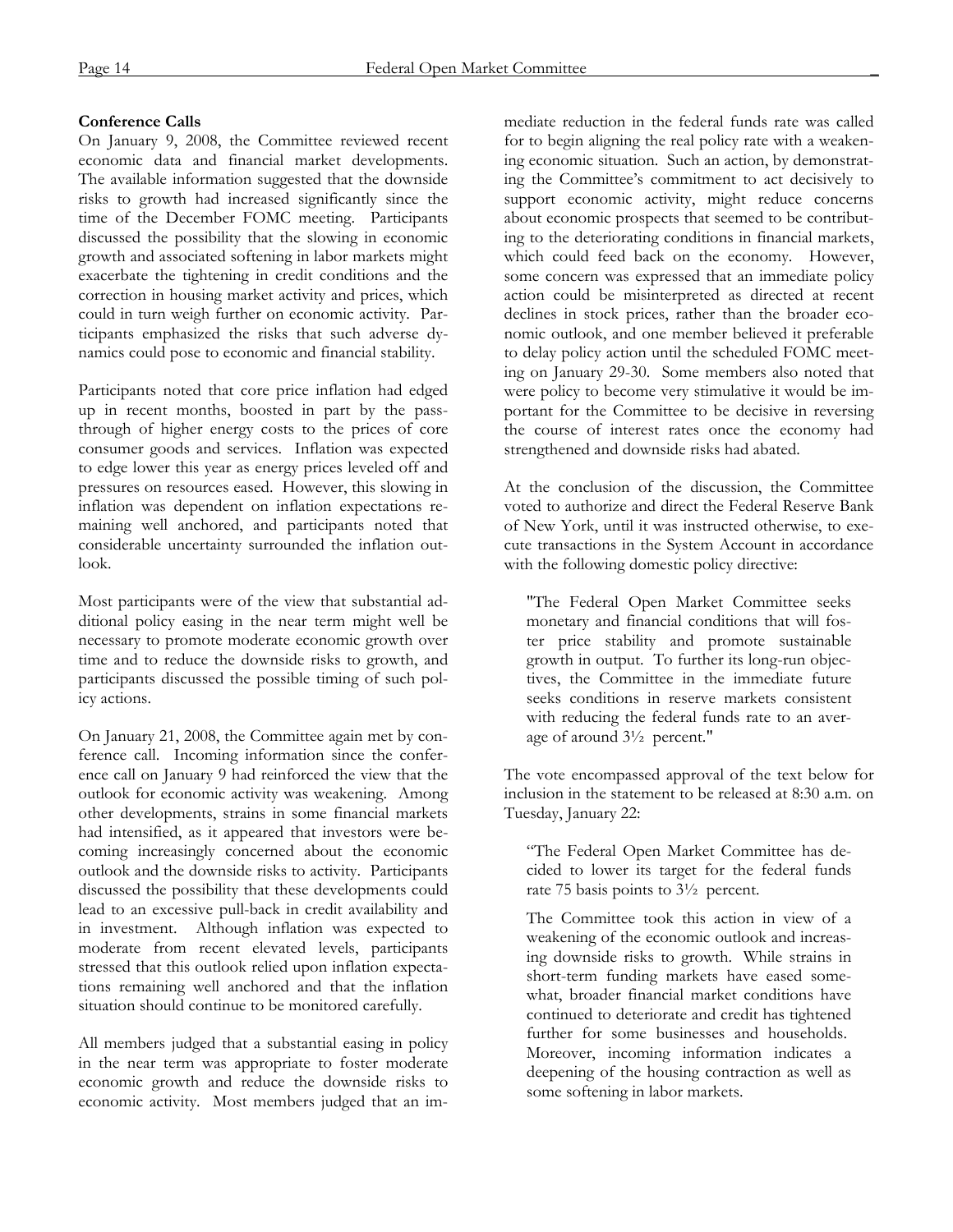The Committee expects inflation to moderate in coming quarters, but it will be necessary to continue to monitor inflation developments carefully.

Appreciable downside risks to growth remain. The Committee will continue to assess the effects of financial and other developments on economic prospects and will act in a timely manner as needed to address those risks."

**Votes for this action:** Messrs. Bernanke, Geithner, Evans, Hoenig, Kohn, Kroszner, Rosengren, and Warsh.

### **Votes against this action:** Mr. Poole

#### **Absent and not voting:** Mr. Mishkin

Mr. Poole dissented because he did not believe that current conditions justified policy action before the regularly scheduled meeting the following week.

> \_\_\_\_\_\_\_\_\_\_\_\_\_\_\_\_\_\_\_\_\_\_\_\_\_\_\_\_\_ **Brian F. Madigan Secretary**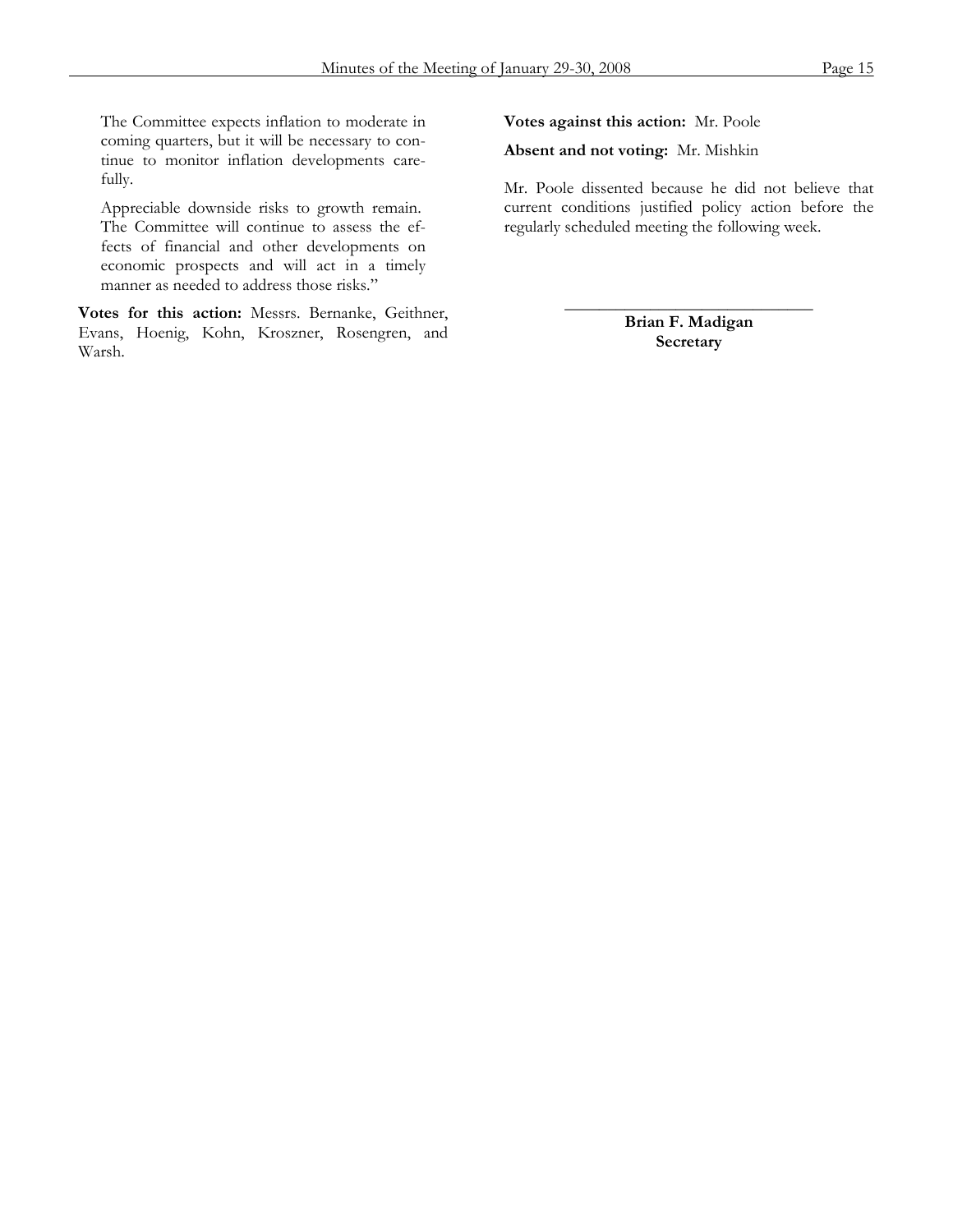### **Summary of Economic Projections**

In conjunction with the January 2008 FOMC meeting, the members of the Board of Governors and the presidents of the Federal Reserve Banks, all of whom participate in the deliberations of the FOMC, provided projections for economic growth, unemployment, and inflation in 2008, 2009, and 2010. Projections were based on information available through the conclusion of the January meeting, on each participant's assumptions regarding a range of factors likely to affect economic outcomes, and on his or her assessment of appropriate monetary policy. "Appropriate monetary policy" is defined as the future policy that, based on current information, is deemed most likely to foster outcomes for economic activity and inflation that best satisfy the participant's interpretation of the Federal Reserve's dual objectives of maximum employment and price stability.

The projections, which are summarized in table 1 and chart 1, suggest that FOMC participants expected that output would grow at a pace appreciably below its trend rate in 2008, owing primarily to a deepening of the housing contraction and a tightening in the availability of household and business credit, and that the unemployment rate would increase somewhat. Given the substantial reductions in the target federal funds rate through the January FOMC meeting as well as the assumption of appropriate policy going forward, output growth further ahead was projected to pick up to a pace around or a bit above its long-run trend by 2010. Inflation was expected to decline in 2008 and 2009 from its recent elevated levels as energy prices leveled out and economic slack contained cost and price increases. Most participants judged that considerable uncertainty surrounded their projections for output growth and viewed the risks to their forecasts as weighted to the downside. A majority of participants viewed the risks to the inflation outlook as broadly balanced, but a number of participants saw the risks to inflation as skewed to the upside.

### **The Outlook**

The central tendency of participants' projections for real GDP growth in 2008, at 1.3 to 2.0 percent, was considerably lower than the central tendency of the projections provided in conjunction with the October FOMC meeting, which was 1.8 to 2.5 percent. These downward revisions to the 2008 outlook stemmed from a number of factors, including a further intensification of the housing market correction, tighter credit conditions amid increased concerns about credit quality

and ongoing turmoil in financial markets, and higher oil prices. However, some participants noted that a fiscal stimulus package would likely provide a temporary boost to domestic demand in the second half of this year. Beyond 2008, a number of factors were projected to buoy economic growth, including a gradual turnaround in housing markets, lower interest rates associated with the substantial easing of monetary policy to date and appropriate adjustments to policy going forward, and an anticipated reduction in financial market strains. Real GDP was expected to accelerate somewhat in 2009 and by 2010 to expand at or a little above participants' estimates of the rate of trend growth.

With output growth running below trend over the next year or so, most participants expected that the unemployment rate would edge higher. The central tendency of participants' projections for the average rate of unemployment in the fourth quarter of 2008 was 5.2 to 5.3 percent, above the 4.8 to 4.9 percent unemployment rate forecasted in October and broadly suggestive of some slack in labor markets. The unemployment rate was generally expected to change relatively little in 2009 and then to edge lower in 2010 as output growth picks up, although in both years the unemployment rate was projected to be a little higher than had been anticipated in October.

The higher-than-expected rates of overall and core inflation since October, which were driven in part by the steep run-up in oil prices, had caused participants to revise up somewhat their projections for inflation in the near term. The central tendency of participants' projections for core PCE inflation in 2008 was 2.0 to 2.2 percent, up from the 1.7 to 1.9 percent central tendency in October. However, core inflation was expected to moderate over the next two years, reflecting muted pressures on resources and fairly well-anchored inflation expectations. Overall PCE inflation was projected to decline from its current elevated rate over the coming year, largely reflecting the assumption that energy and food prices would flatten out. Thereafter, overall PCE inflation was projected to move largely in step with core PCE inflation.

Participants' projections for 2010 were importantly influenced by their judgments about the measured rates of inflation consistent with the Federal Reserve's dual mandate to promote maximum employment and price stability and about the time frame over which policy should aim to attain those rates given current economic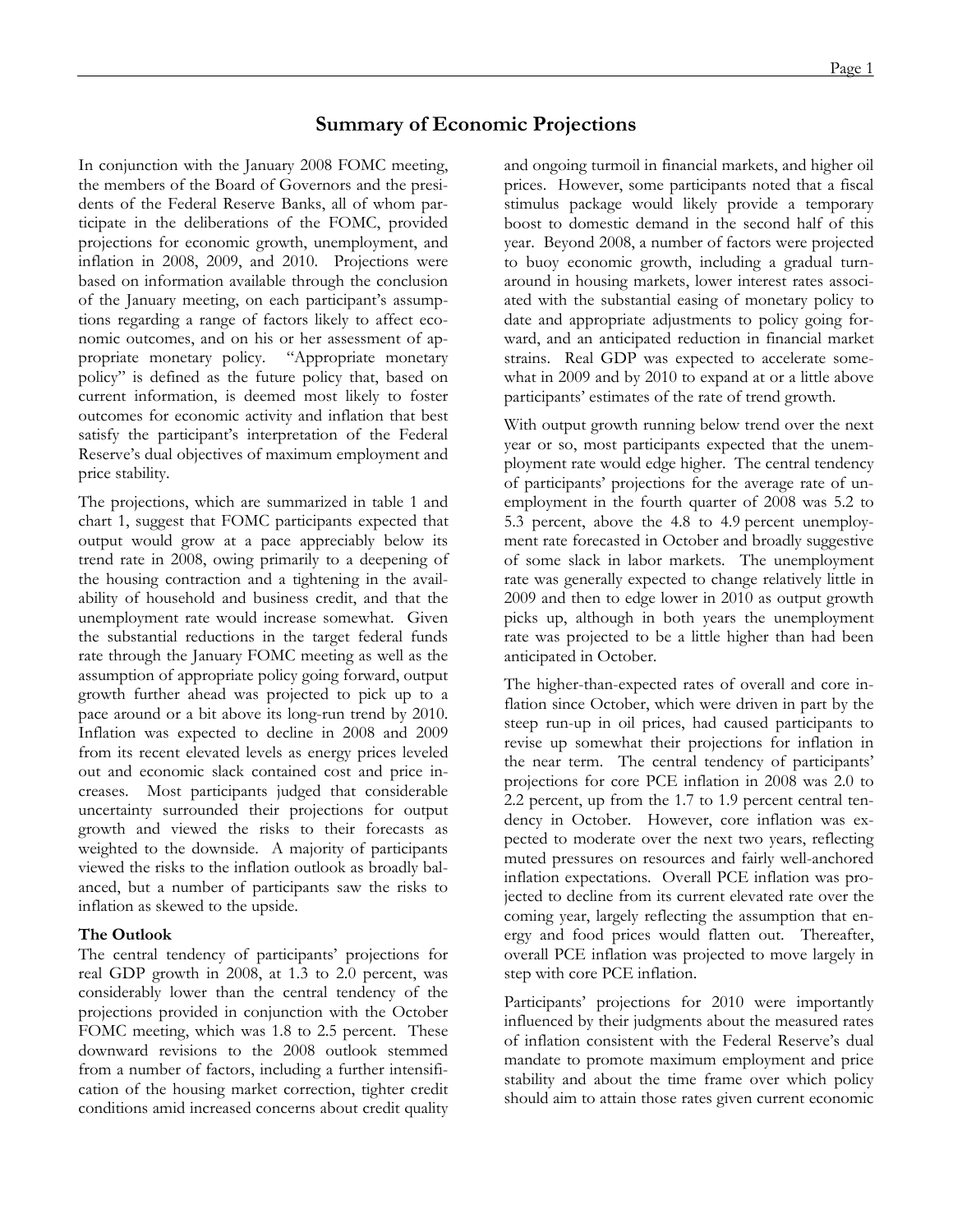conditions. Many participants judged that, given the recent adverse shocks to both aggregate demand and inflation, policy would be able to foster only a gradual return of key macroeconomic variables to their longerrun sustainable or optimal levels. Consequently, the rate of unemployment was projected by some partici-

pants to remain slightly above its longer-run sustainable level even in 2010, and inflation was judged likely still to be a bit above levels that some participants judged would be consistent with the Federal Reserve's dual mandate.

| Table 1: Economic Projections of Federal Reserve Governors |  |  |  |  |  |
|------------------------------------------------------------|--|--|--|--|--|
| and Reserve Bank Presidents                                |  |  |  |  |  |
| (Percent)                                                  |  |  |  |  |  |
|                                                            |  |  |  |  |  |

|                               | 2008                  | 2009                  | 2010                  |
|-------------------------------|-----------------------|-----------------------|-----------------------|
| Central Tendency <sup>1</sup> |                       |                       |                       |
| Growth of real GDP            | 1.3 to $2.0$          | 2.1 to 2.7            | $2.5 \text{ to } 3.0$ |
| October projections           | 1.8 to 2.5            | $2.3$ to $2.7$        | $2.5 \text{ to } 2.6$ |
| Unemployment rate             | 5.2 to 5.3            | 5.0 to 5.3            | 4.9 to 5.1            |
| October projections           | 4.8 to 4.9            | 4.8 to 4.9            | 4.7 to 4.9            |
| PCE inflation                 | 2.1 to 2.4            | $1.7 \text{ to } 2.0$ | $1.7 \text{ to } 2.0$ |
| October projections           | 1.8 to 2.1            | 1.7 to $2.0$          | 1.6 to 1.9            |
| Core PCE inflation            | $2.0 \text{ to } 2.2$ | 1.7 to $2.0$          | 1.7 to $1.9$          |
| October projections           | 1.7 to 1.9            | 1.7 to $1.9$          | 1.6 to 1.9            |
| Range <sup>2</sup>            |                       |                       |                       |
| Growth of real GDP            | $1.0 \text{ to } 2.2$ | 1.8 to 3.2            | 2.2 to 3.2            |
| October projections           | 1.6 to 2.6            | 2.0 to $2.8$          | 2.2 to $2.7$          |
| Unemployment rate             | 5.0 to 5.5            | 4.9 to 5.7            | 4.7 to 5.4            |
| October projections           | 4.6 to 5.0            | 4.6 to 5.0            | 4.6 to 5.0            |
| PCE inflation                 | $2.0 \text{ to } 2.8$ | $1.7 \text{ to } 2.3$ | $1.5 \text{ to } 2.0$ |
| October projections           | 1.7 to $2.3$          | 1.5 to 2.2            | 1.5 to 2.0            |
| Core PCE inflation            | 1.9 to 2.3            | 1.7 to 2.2            | 1.4 to $2.0$          |
| October projections           | 1.7 to 2.0            | 1.5 to 2.0            | 1.5 to 2.0            |

Note: Projections of the growth of real GDP, of PCE inflation, and of core PCE inflation are percent changes from the fourth quarter of the previous year to the fourth quarter of the year indicated. PCE inflation and core PCE inflation are the percentage rates of change in, respectively, the price index for personal consumption expenditures and the price index for personal consumption expenditures excluding food and energy. Projections for the unemployment rate are for the average civilian unemployment rate in the fourth quarter of the year indicated. Each participant's projections are based on his or her assessment of appropriate monetary policy.

1. The central tendency excludes the three highest and three lowest projections for each variable in each year.

2. The range for a variable in a given year includes all participants' projections, from lowest to highest, for that variable in that year.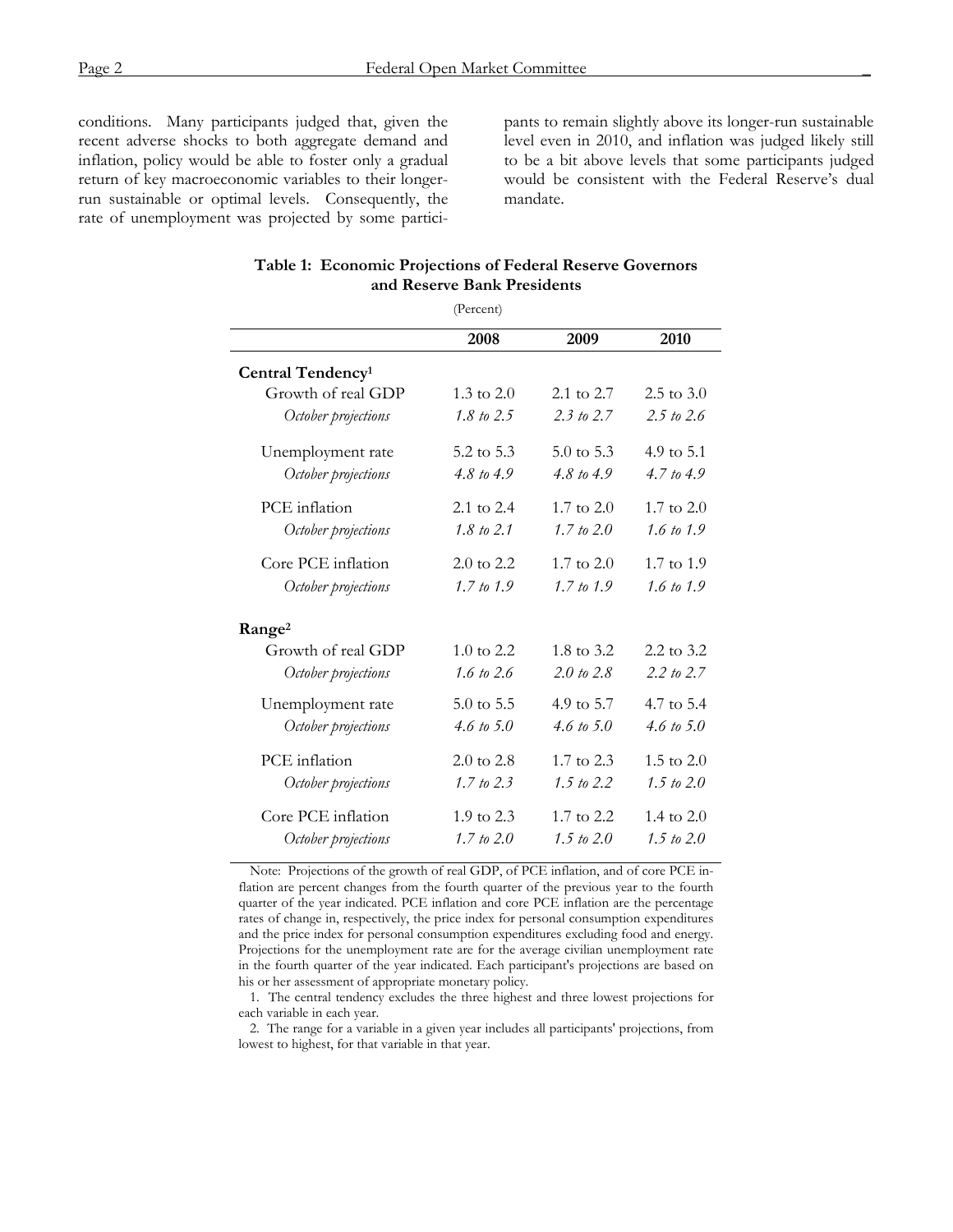# **Chart 1: Central Tendencies and Ranges of Economic Projections\***









\* See notes to Table 1 for variable definitions.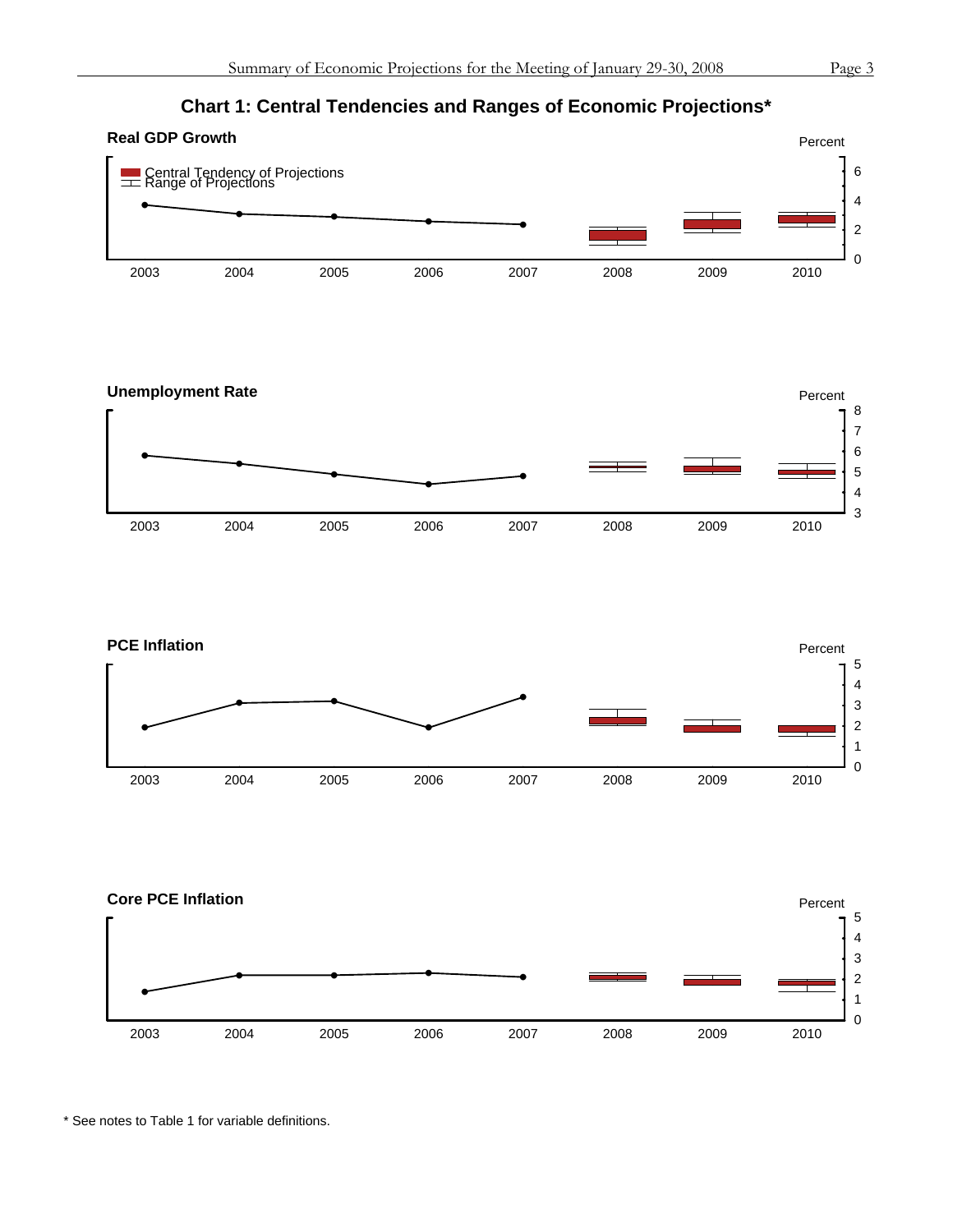#### **Risks to the Outlook**

Most participants viewed the risks to their GDP projections as weighted to the downside and the associated risks to their projections of unemployment as tilted to the upside. The possibility that house prices could decline more steeply than anticipated, further reducing households' wealth and access to credit, was perceived as a significant risk to the central outlook for economic growth and employment. In addition, despite some recovery in money markets after the turn of the year, financial market conditions continued to be strained stock prices had declined sharply since the December meeting, concerns about further potential losses at major financial institutions had mounted amid worries about the condition of financial guarantors, and credit conditions had tightened in general for both households and firms. The potential for adverse interactions, in which weaker economic activity could lead to a worsening of financial conditions and a reduced availability of credit, which in turn could further damp economic growth, was viewed as an especially worrisome possibility.

Regarding risks to the inflation outlook, several participants pointed to the possibility that real activity could rebound less vigorously than projected, leading to more downward pressure on costs and prices than anticipated. However, participants also saw a number of upside risks to inflation. In particular, the pass-through of recent increases in energy and commodity prices as well as of past dollar depreciation to consumer prices could be greater than expected. In addition, participants recognized a risk that inflation expectations could become less firmly anchored if the current elevated rates of inflation persisted for longer than anticipated or if the recent substantial easing in monetary policy was misinterpreted as reflecting less resolve among Committee members to maintain low and stable inflation. On balance, a larger number of participants than in October viewed the risks to their inflation forecasts as broadly balanced, although several participants continued to indicate that their inflation projections were skewed to the upside.

The ongoing financial market turbulence and tightening of credit conditions had increased participants' uncertainty about the outlook for economic activity. Most participants judged that the uncertainty attending their January projections for real GDP growth and for the unemployment rate was above typical levels seen in the past. (Table 2 provides an estimate of average ranges of forecast uncertainty for GDP growth, unemployment, and inflation over the past twenty years.<sup>1</sup>) In contrast, the uncertainty attached to participants' inflation projections was generally viewed as being broadly in line with past experience, although several participants judged that the degree of uncertainty about inflation was higher than normal.

#### **Table 2: Average Historical Projection Error Ranges**

| (Percentage Points) |  |
|---------------------|--|

|                                       | 2008   | 2009      | 2010 |
|---------------------------------------|--------|-----------|------|
| Real GDP1                             | $+1.2$ | ±1.4      | ±1.4 |
| Unemployment<br>rate <sup>2</sup>     | $+0.5$ | $\pm 0.8$ | ±1.0 |
| Total consumer<br>prices <sup>3</sup> | ±1.0   | ±1.0      | ±0.9 |

Note: Error ranges shown are measured as plus or minus the root mean squared error of projections that were released in the winter from 1986 through 2006 for the current and following two years by various private and government forecasters. As described in the box "Forecast Uncertainty," under certain assumptions, there is about a 70 percent probability that actual outcomes for real GDP, unemployment, and consumer prices will be in ranges implied by the average size of projection errors made in the past. Further information is in David Reifschneider and Peter Tulip (2007), "Gauging the Uncertainty of the Economic Outlook from Historical Forecasting Errors," Finance and Economics Discussion Series #2007-60 (November).

1.Projection is percent change, fourth quarter of the previous year to fourth quarter of the year indicated.

2.Projection is the fourth quarter average of the civilian unemployment rate (percent).

3.Measure is the overall consumer price index, the price measure that has been most widely used in government and private economic forecasts. Projection is percent change, fourth quarter of the previous year to the fourth quarter of the year indicated. The slightly narrower estimated width of the confidence interval for inflation in the third year compared with those for the second and third years is likely the result of using a limited sample period for computing these statistics.

#### **Diversity of Participants' Views**

 $\overline{a}$ 

Charts 2(a) and 2(b) provide more detail on the diversity of participants' views. The dispersion of participants' projections for real GDP growth was markedly wider than in the forecasts submitted in October, which in turn were considerably more diverse than

<sup>1</sup> The box "Forecast Uncertainty" at the end of this summary discusses the sources and interpretation of uncertainty in economic forecasts and explains the approach used to assess the uncertainty and risks attending participants' projections.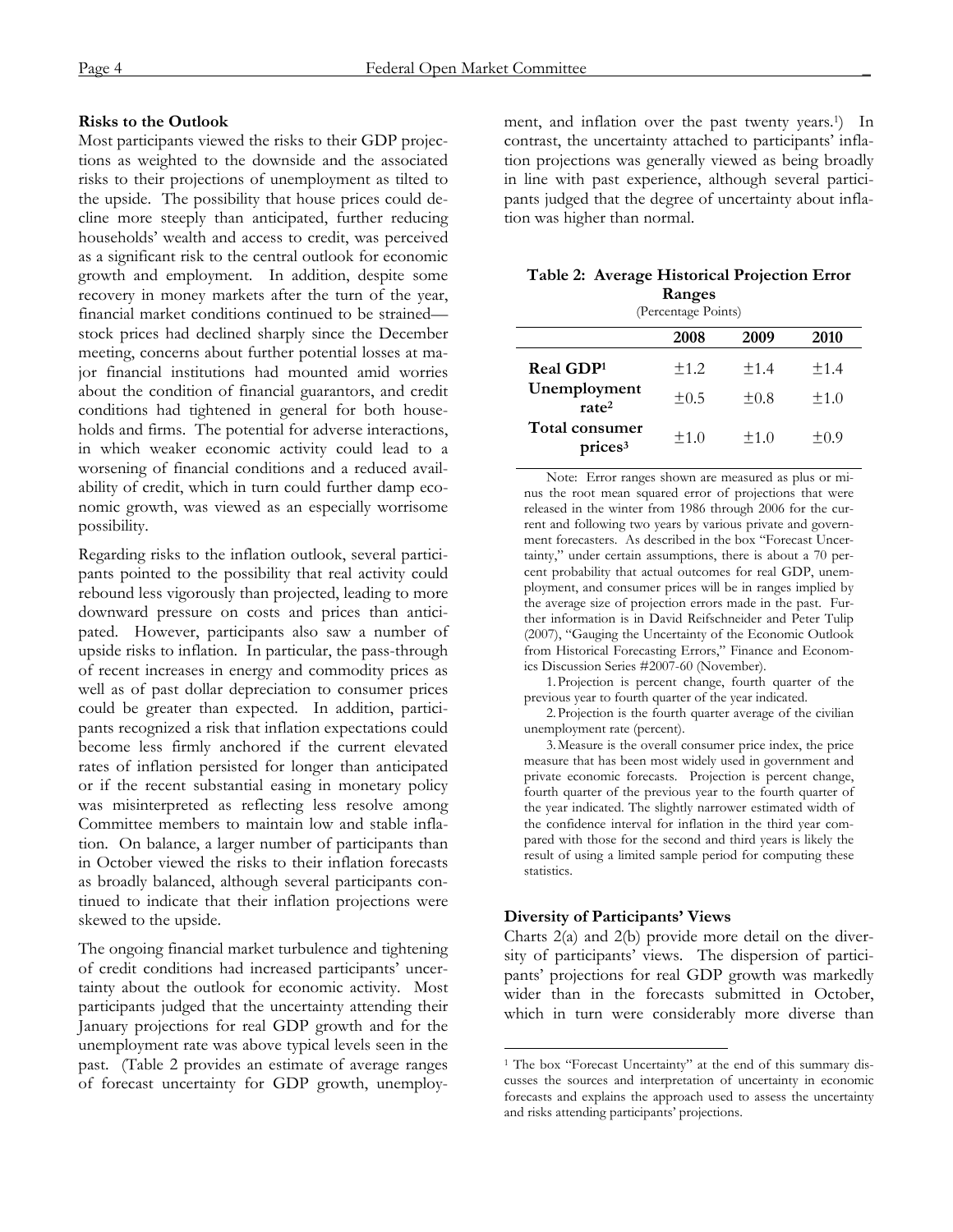those submitted in conjunction with the June FOMC meeting and included in the Board's *Monetary Policy Report to the Congress* in July. Mirroring the increase in diversity of views on real GDP growth, the dispersion of participants' projections for the rate of unemployment also widened notably, particularly for 2009 and 2010. The dispersion of projections for output and employment seemed largely to reflect differing assessments of the effect of financial market conditions on real activity, the speed with which credit conditions might improve, and the depth and duration of the housing market contraction. The dispersion of participants' longerterm projections was also affected to some degree by differences in their judgments about the economy's trend growth rate and the unemployment rate that would be consistent over time with maximum em-

ployment. Views also differed about the pace at which output and employment would recover toward those levels over the forecast horizon and beyond, given appropriate monetary policy. The dispersion of the projections for PCE inflation in the near term partly reflected different views on the extent to which recent increases in energy and other commodity prices would pass through into higher consumer prices and on the influence that inflation expectations would exert on inflation over the short and medium run. Participants' inflation projections further out were influenced by their views of the rate of inflation consistent with the Federal Reserve's dual objectives and the time it would take to achieve these goals given current economic conditions and appropriate policy.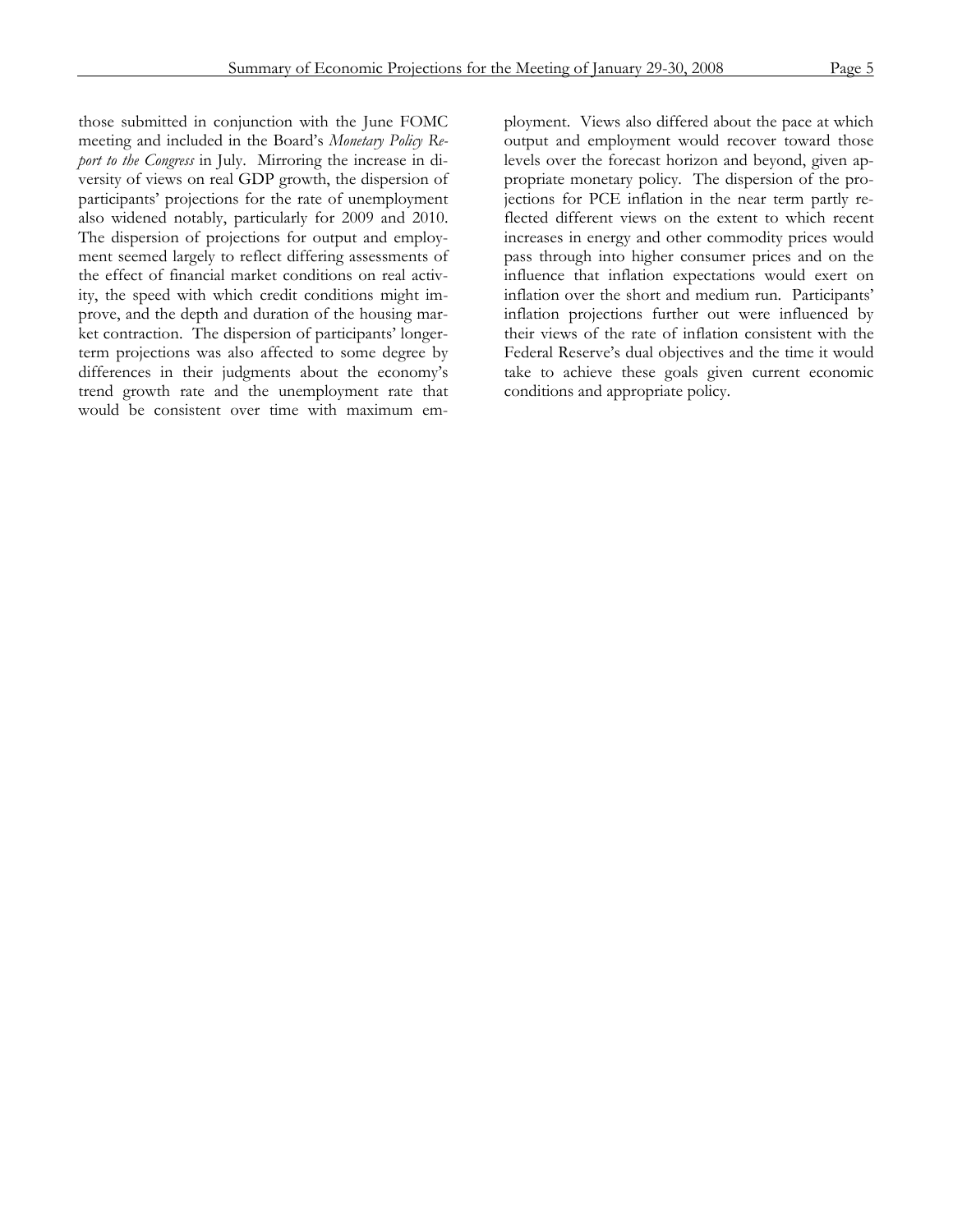



<sup>1.0 - 1.2 - 1.4 - 1.6 - 1.8 - 2.0 - 2.2 - 2.4 - 2.6 - 2.8 - 3.0 - 3.2 -</sup> 1.1 1.3 1.5 1.7 1.9 2.1 2.3 2.5 2.7 2.9 3.1 3.3



1.0 - 1.2 - 1.4 - 1.6 - 1.8 - 2.0 - 2.2 - 2.4 - 2.6 - 2.8 - 3.0 - 3.2 - 1.1 1.3 1.5 1.7 1.9 2.1 2.3 2.5 2.7 2.9 3.1 3.3



1.0 - 1.2 - 1.4 - 1.6 - 1.8 - 2.0 - 2.2 - 2.4 - 2.6 - 2.8 - 3.0 - 3.2 - 1.1 1.3 1.5 1.7 1.9 2.1 2.3 2.5 2.7 2.9 3.1 3.3





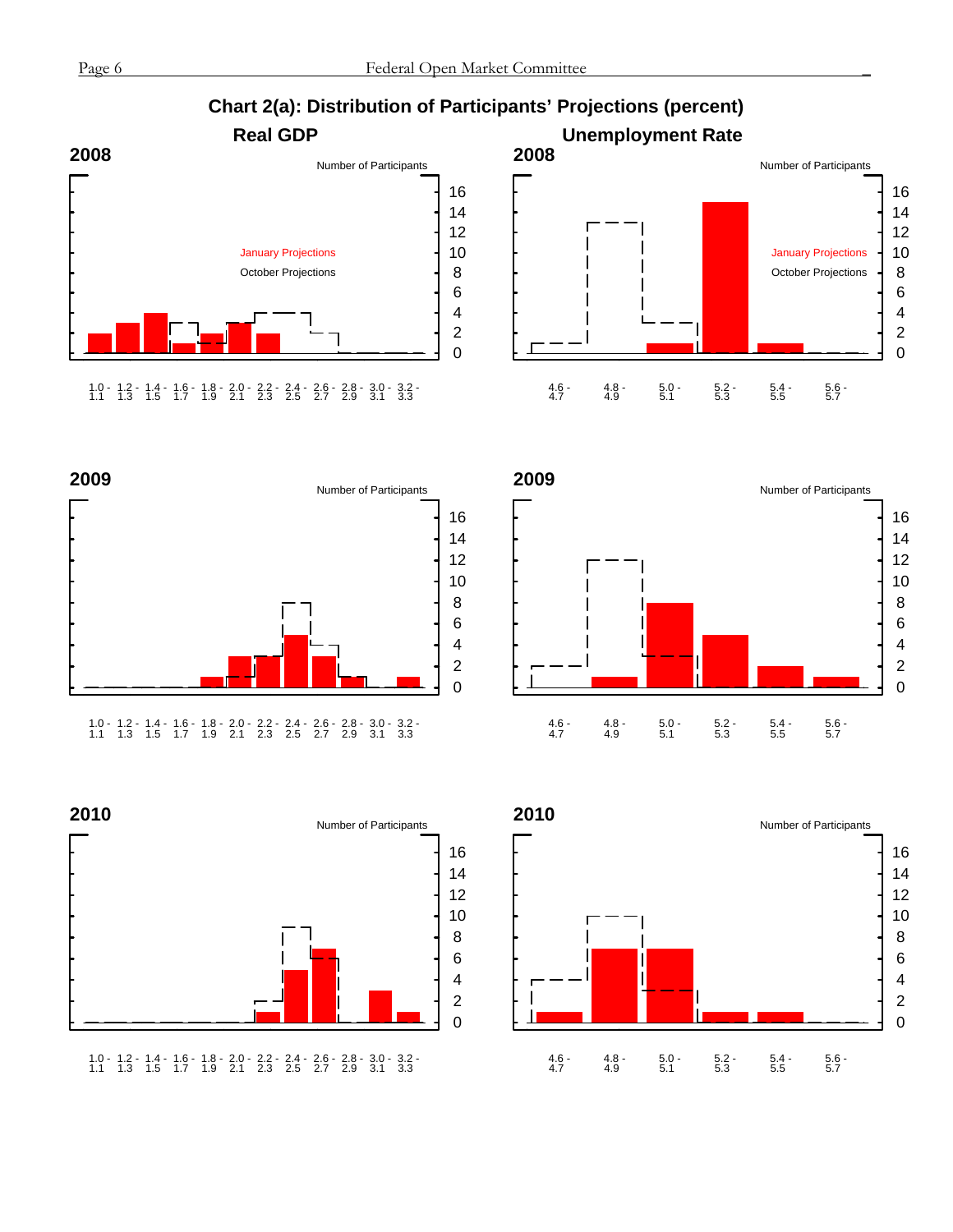

# **Chart 2(b): Distribution of Participants' Projections (percent)**